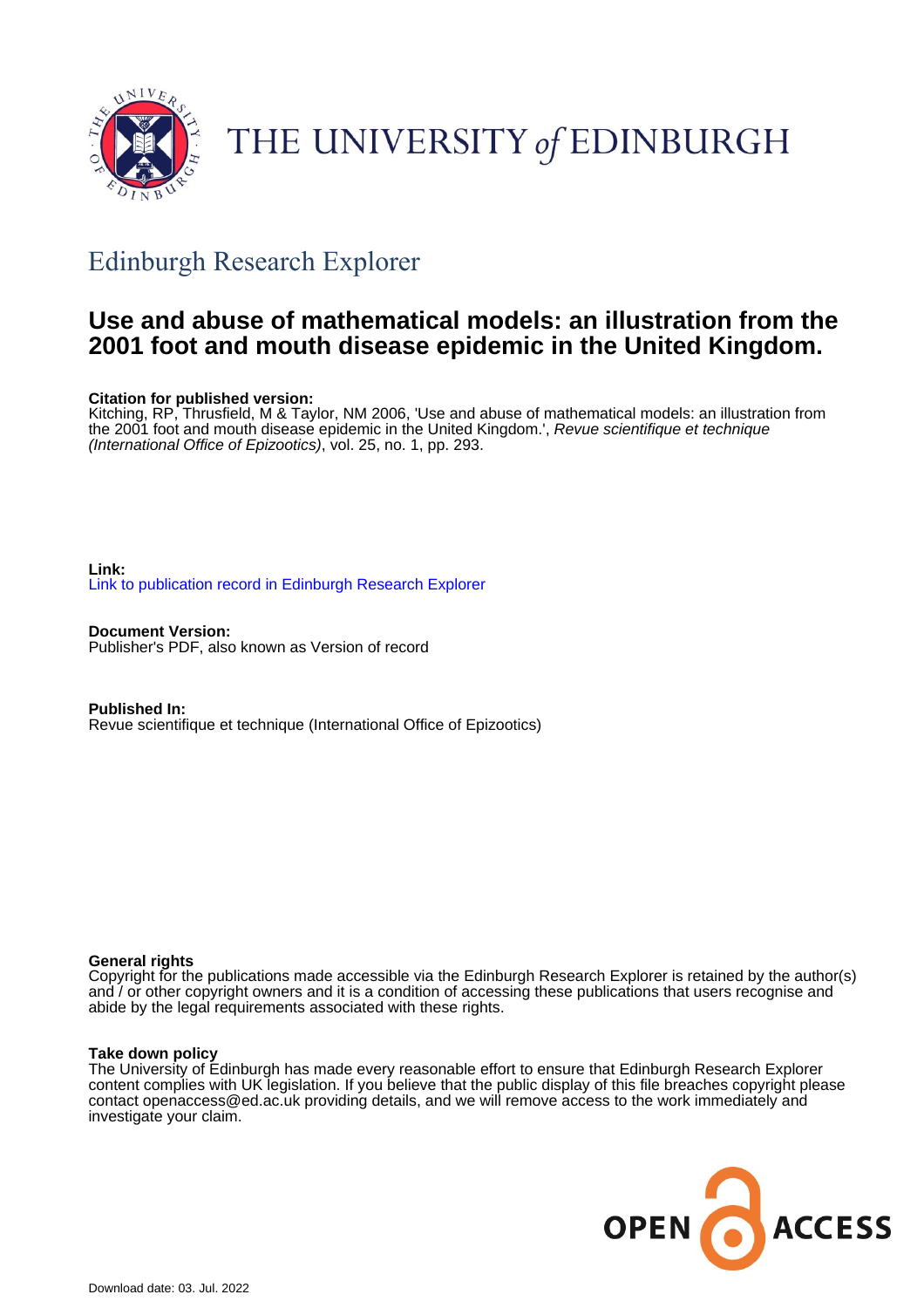# **Use and abuse of mathematical models: an illustration from the 2001 foot and mouth disease epidemic in the United Kingdom**

### R.P. Kitching (1), M.V. Thrusfield (2) & N.M. Taylor (3)

(1) National Centre for Foreign Animal Disease, 1015 Arlington St, Winnipeg, Manitoba R3E 3M4, Canada (2) Department of Veterinary Clinical Sciences, Royal School of Veterinary Studies, University of Edinburgh, Easter Bush Veterinary Centre, Roslin Midlothian EH25 9RG, United Kingdom (3) Veterinary Epidemiology and Economics Research Unit, University of Reading, P.O. Box 237, Reading RG6 7AR, United Kingdom

#### **Summary**

Foot and mouth disease (FMD) is a major threat, not only to countries whose economies rely on agricultural exports, but also to industrialised countries that maintain a healthy domestic livestock industry by eliminating major infectious diseases from their livestock populations. Traditional methods of controlling diseases such as FMD require the rapid detection and slaughter of infected animals, and any susceptible animals with which they may have been in contact, either directly or indirectly. During the 2001 epidemic of FMD in the United Kingdom (UK), this approach was supplemented by a culling policy driven by unvalidated predictive models. The epidemic and its control resulted in the death of approximately ten million animals, public disgust with the magnitude of the slaughter, and political resolve to adopt alternative options, notably including vaccination, to control any future epidemics. The UK experience provides a salutary warning of how models can be abused in the interests of scientific opportunism.

#### **Keywords**

Culling – Epidemiology – Foot and mouth disease – Infectivity – Mathematical model – Modelling – Slaughter – Stamping out – Transmission – United Kingdom – Virus spread.

# Introduction

The epidemic of foot and mouth disease (FMD) in Europe in 2001 had a profound effect on the public perception of the consequences of a highly infectious disease spreading within an intensive livestock industry. Although there had been epidemics of classical swine fever in the Netherlands in 1997 (in which over ten million pigs were slaughtered) and in England in 2000 (in which 80,000 pigs were slaughtered), the nightly appearance on television of apparently healthy cattle and sheep being sacrificed to bring FMD under control horrified both rural and urban communities, and involved government at the highest level. In Britain, four million FMD-susceptible animals on 10,157 premises were slaughtered: 2,026 premises were declared infected, 4,762 premises were considered dangerous contacts of infected premises and 3,369 premises were located near to infected premises (2). A further 2.5 million animals were slaughtered for reasons of welfare, such as overcrowding and compromised nutrition. The official figure for the number of animals slaughtered was approximately 6.5 million, but when the total number of still-suckling lambs, calves and pigs that were slaughtered is included, the total could be as high as ten million (33). The financial cost of the FMD epidemic in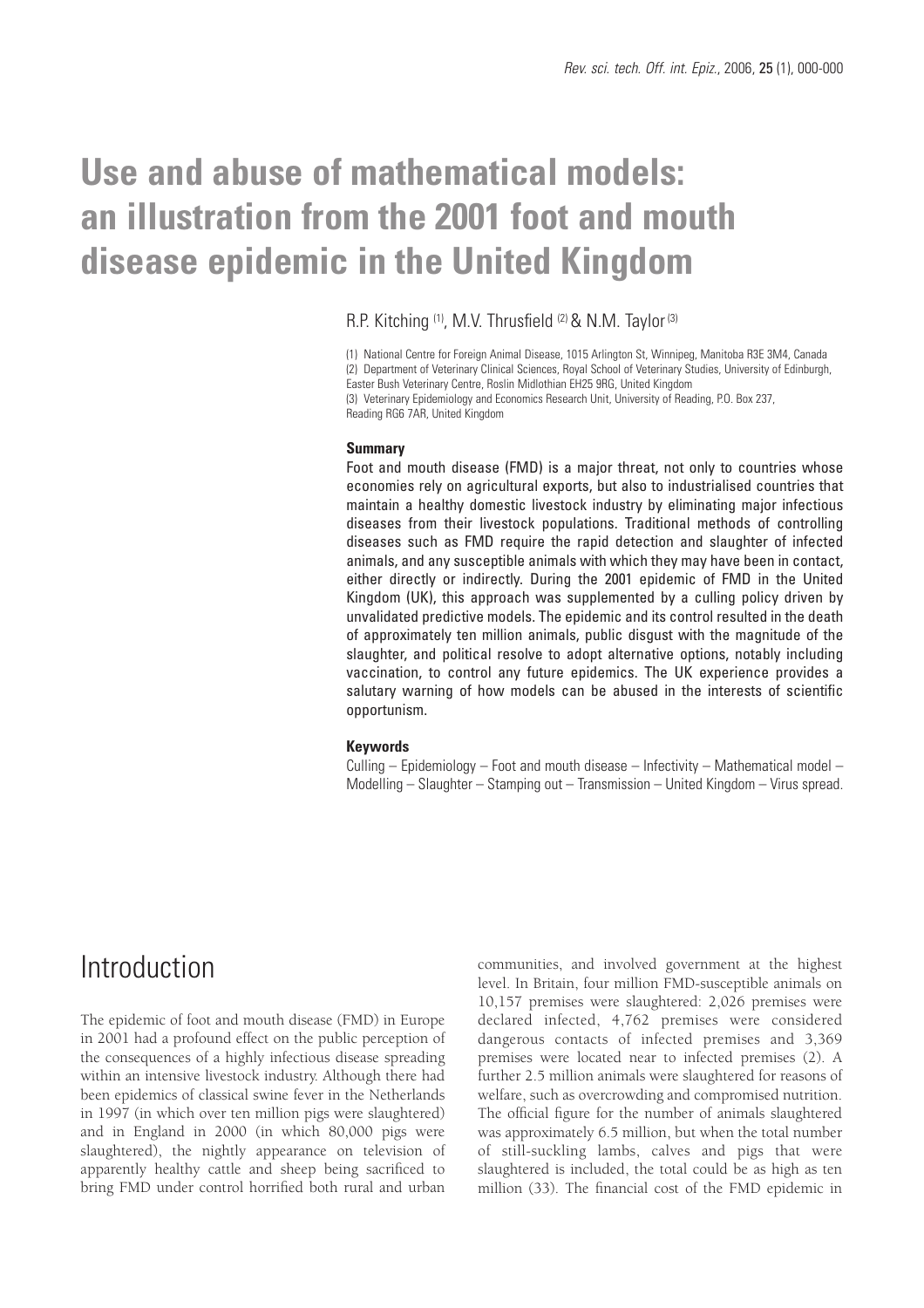the United Kingdom (UK), that is, including Northern Ireland where four premises were infected, was over US\$ 12 billion, including US\$ 4.5 billion in losses sustained by the leisure and tourist industry (95). However, the social cost – evidenced by the many newspaper reports and submissions to the various inquiries conducted after the epidemic – could not be quantified. Significantly, the excessive slaughter ignored Coase's principle of welfare economics (108), which states that the actual costs of state intervention must be considered, rather than costs deriving from a theoretically coherent policy.

These costs, both financial and social, initiated political pressure to change national, European Union (EU) and international legislation and guidelines on controlling future epidemics of FMD to make vaccination more acceptable. The amount of slaughter that took place, particularly in the UK and the Netherlands, is no longer likely to be tolerated by the public. Following the epidemic, British, Dutch and EU politicians made it clear that alternative methods of control, although still allowing slaughter of clinically affected animals and their immediate contacts, must be adopted, without prolonged trade penalties (27).

The total number of animals slaughtered during the epidemic cannot be altered, and the public memory of the mounds of dead animals, funeral pyres and burial pits cannot be erased. Inevitably, the impression remains that a mass slaughter strategy for the control of FMD was inappropriate. But, if a large proportion of the slaughter was, in fact, unnecessary, driven by a policy based on poor science, would there be sufficient justification to replace the traditional approach (which accounted for only part of the slaughter) with one relying more heavily on vaccination? Moreover, should these traditional methods be superseded if the perception that they failed (4, 44) was false?

A major contributor to the slaughter was the novel, automatic pre-emptive culling of all susceptible animals on farms adjacent to infected premises, whether or not there was reasonable suspicion that the virus was present. The perceived merit of this action came from mathematical predictive models, which indicated that it was crucial to bring the epidemic under control. This paper reviews the characteristics, and therefore appropriateness, of the models used as guides to control the 2001 epidemic in the UK, and explores some alternative control methods, including the traditional ones that were applied.

# Transmission and infectivity

To control an epidemic of FMD, it is essential to understand the mechanisms by which the FMD virus is being spread because, by breaking viral transmission, the virus is starved of susceptible animals and, after the removal of any persistently infected animals (formally referred to as 'carriers') (80), will soon disappear. While such a concept seems self-evident, and applies to infectious diseases in general, it was not applied during the UK epidemic in 2001. Instead, the tactic recommended by predictive models was to pre-emptively cull susceptible animals that the models themselves predicted to have a higher probability of becoming infected than others, though still not particularly high (e.g.  $\leq$  26%) (31). There was no requirement to assess the mechanisms and likelihood of transmission in real, individual, cases.

Animals infected with FMD virus produce virus in all their secretions and excretions, particularly in their breath (as aerosols) and in the secretions associated with ruptured vesicles on their feet and in their mouths. The most common route of infection of susceptible animals in an unrestrained epidemic is by contact with animals showing clinical signs, and transmission can occur by the respiratory or oral routes, or through skin abrasions. Transmission of FMD virus can also occur by the movement, and usually subsequent ingestion, of infected animal products, such as milk from an infected cow, or meat from an animal that is slaughtered while still infected with FMD virus (22). This is most probably how infection entered the UK: through illegally imported meat products, some of which were fed, uncooked, to pigs (2). Once in the UK, spread of the virus occurred by the movement of infected animals. The virus also spread mechanically, on the hands, clothes, equipment and vehicles of people who had contact with infected animals, and then, without adequate disinfection, had further contact with susceptible animals. After movement controls were imposed on livestock, this spread by fomites became the major source of transmission, with airborne spread being of minor importance (98).

Infected pigs produce up to 3,000 times more aerosol virus than cattle or sheep (22), but are considerably less susceptible to infection by the aerosol route (23). Apart from the seven characterised antigenically distinct serotypes of FMD virus, which also have their own serotype-specific epidemiological characteristics (58), strains within each serotype vary in their virulence, host specificity and their ability to spread as an aerosol – so much so, that each strain can be considered to be unique (12). There have been examples of long-distance spread of FMD virus as an aerosol. For instance, the outbreak on the Isle of Wight in the UK in 1981 was caused by virus spreading as a plume from an outbreak in pigs in Brittany, France, over a distance of 250 km (25). The atmospheric and topographical conditions required for this degree of spread have been well defined, and spread over land rarely exceeds 10 km (22). An additional important component in calculating the extent of aerosol transmission is the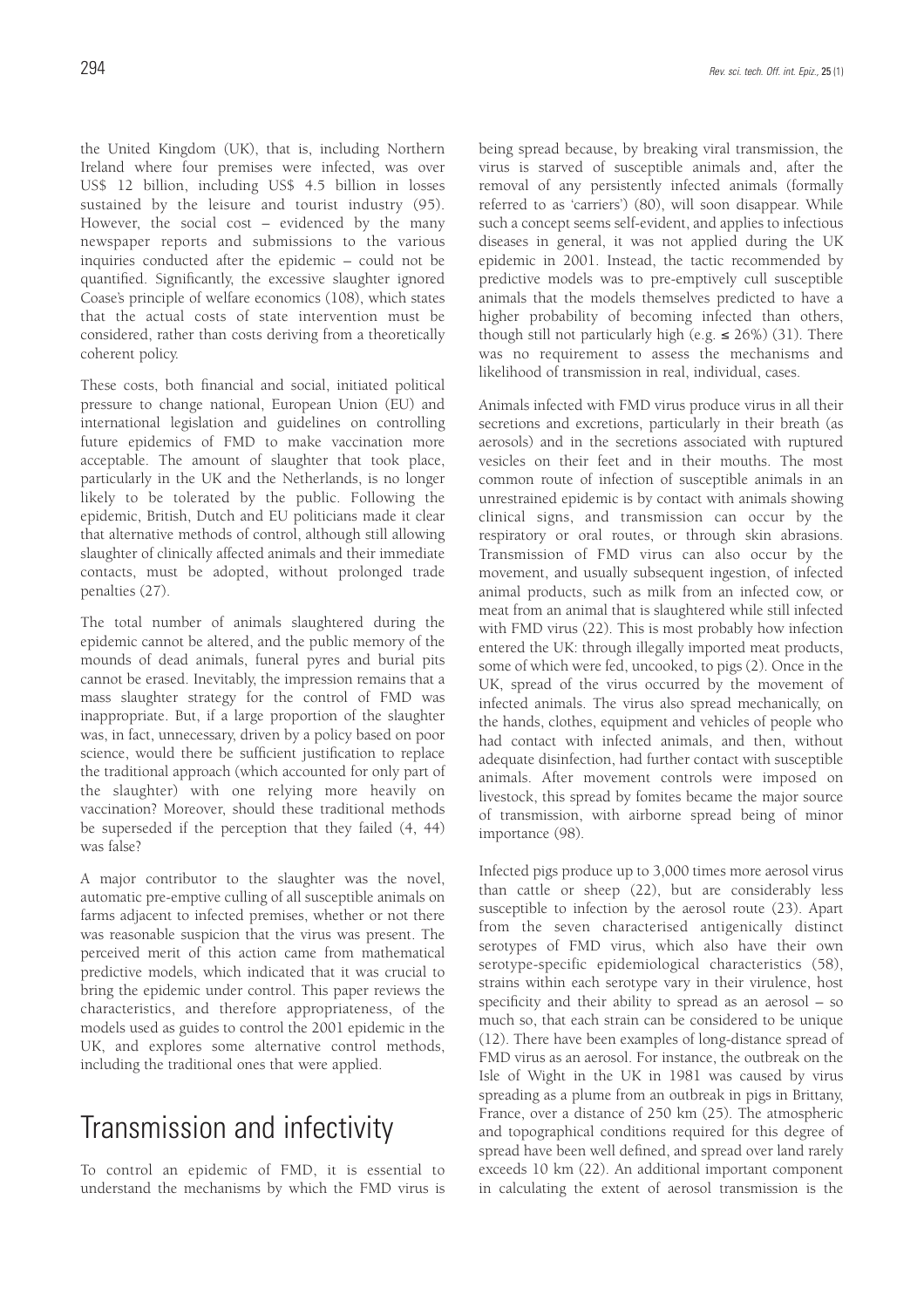strain of FMD virus involved, because the quantity of virus particles produced by infected animals varies considerably between strains (23). For example, distances over which the C Noville strain is infectious are likely to be up to 50 times greater than for a strain of the Pan-Asia topotype (a topotype is a group of genomically closely related strains of FMD virus; the Pan-Asia topotype is within the serotype O), for similar donor and recipient species (24, 91). Thus, it is impossible to generalise or predict the behaviour of an epidemic strain without first studying its epidemiology in associated epidemics – if this information is available – and conducting controlled experiments – if time permits.

The FMD virus strain that caused the epidemic in the UK in 2001, and later spread to France, the Netherlands, Northern Ireland and the Republic of Ireland, was one of a group called the Pan-Asia topotype (60). Strains of FMD virus can be individually identified by the nucleotide sequence of the gene that encodes the major structural protein, viral protein 1. The high mutation rate of the virus (20, 21) allows discrimination between strains separated by space or time, and the association of strains with sequences within 5% homology into epidemiologically meaningful clusters. The Pan-Asia topotype was first characterised in India in 1990, and has spread through most of Asia, including those Asian countries previously free of FMD, such as Japan (free since 1908), twice into South Korea (free since 1934), eastern Russia, Mongolia and Taipei China (Taipei China had been infected only two years previously with a pig-specific strain of FMD virus) (60). All these countries successfully eradicated outbreaks due to this strain by slaughtering affected and in-contact animals ('stamping out'), disinfection, controlling animal movements and, in South Korea, vaccination around the infected farms. None reported any significant aerosol spread of the virus between farms (78).

# Trail of infection in the United Kingdom in 2001

The first infected farm in the UK epidemic was almost certainly a pig farm of approximately 500 pigs that were fed waste food. It was identified on 22 February, near Newcastle-upon-Tyne. The virus had probably been on the farm since the beginning of February, but the disease had not been reported by the farmer (1). If a worst-case scenario is assumed, and the infected pigs were producing aerosol virus in quantities consistent with infection due to the C Noville strain of serotype C (known to be produced in large quantities in pigs) (23), enough virus would have been generated for infection to have spread beyond the coasts of Denmark and Germany, assuming weather conditions in the previous three weeks were sufficiently compatible (70). Certainly, a large amount of virus would have covered the countryside surrounding the infected farm. Subsequent investigations showed that during that time, consistent with the epidemiology of strains in the Pan-Asia topotype, only ten farms in the area were likely to have been infected by long-distance aerosol, ranging in distance from 1 km to 9 km from the infected pig farm (39). Since infected pigs produce up to 3,000 times more aerosol virus than sheep or cattle, 500 infected pigs would be equivalent to 1,500,000 infected sheep or cattle. Yet, they had failed to spread an infectious dose of aerosol virus to more than ten nearby farms in a three-week period. An adjacent dairy farm remained uninfected throughout the whole epidemic. It was clear by the beginning of March that the epidemic strain was not spreading any significant distance as an aerosol, and the reduced aerosol output from pigs infected with this strain of FMD virus was soon confirmed experimentally (24).

Unfortunately, one of the farms infected by airborne aerosols from the pig farm was a mixed beef and sheep farm (39), and sheep from this farm that were incubating disease had been sent to market before the disease was recognised (36, 67). Sheep thus became the predominant species involved in the early spread of the epidemic. By the time the first case of FMD had been diagnosed, infections had already been spread by the movement of infected animals (mostly sheep) across the northern counties of England and as far south as Essex and Devon, so that 10 of the 12 geographic clusters that developed were infected (67). However, previous investigations in Italy during the 1993 outbreak, and in Greece during the 1994 and 1996 outbreaks, in which sheep were also affected, indicated that the spread and maintenance of FMD within sheep flocks was dissimilar to that in cattle and pig herds (59). Spread between sheep is often slow, and the virus may disappear before all the sheep are infected, as exemplified by low levels of seroconversion in infected flocks in Europe and North Africa (63, 65, 66). Thus, in 2001, after a complete national ban on the movement of FMDsusceptible animals was implemented on 23 February, there was no reason to assume that sheep would continue to drive the propagation of the epidemic. The low prevalence of infection within affected sheep flocks, and their low individual virus production (24), would make them a relatively low risk for spreading aerosol virus (probably to a maximum distance of less than 100 m) (24). Sheep would also pose a lower risk for spread by fomites, because less virus was being released into the environment.

So, how was the virus able to continue spreading after implementation of the national animal movement ban? Almost 80% of the virus spread in 2001 was classified as 'local' (36). However, without an explanation of how the spread had occurred, this really only reflected the difficulty of quickly and positively identifying sources of infection, due to the pressure on veterinary resources and the complexity of the real situation, where it is often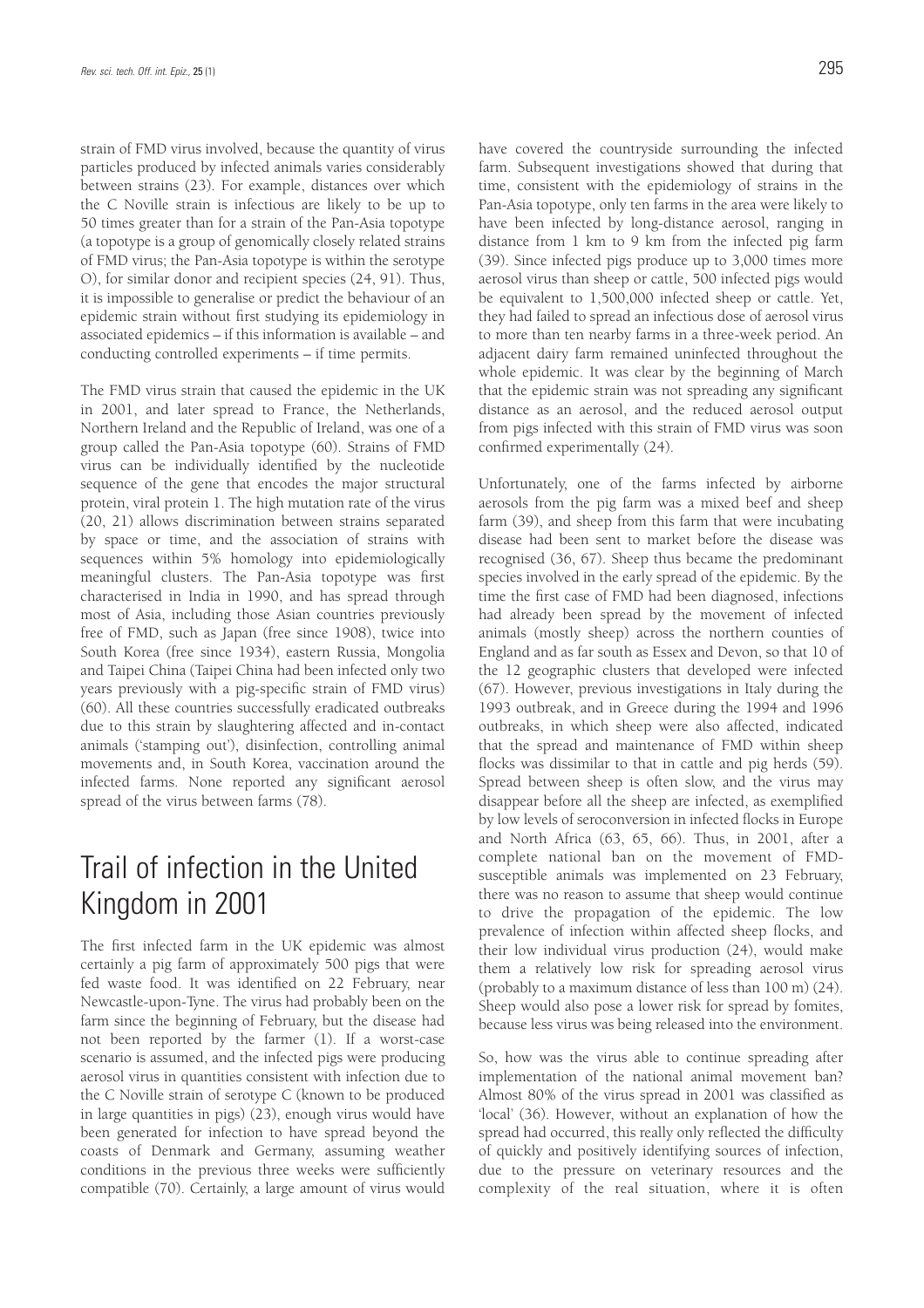impossible to pinpoint actual sources and spread events. 'Local' spread (36, 81) was defined as having occurred if new infected premises were within 3 km of previously confirmed, infected premises, and if more than one possible conveyor of infection was identified. This does not, therefore, imply radial spread from infected premises (somewhat like the ripples that occur when a pebble is dropped into a pond) and bears little relation to the location of infected animals and actual contacts between them. Thus, it does not adequately describe the transmission mechanisms (e.g. direct contact between infected and susceptible animals, or short- or long-distance spread by fomites) at which control measures are targeted.

Possible mechanisms of FMD spread have been described above, and the only routes that seem likely, assuming compliance with the movement ban, would be:

– by very short-range (less than 100 m) aerosol transmission from affected flocks or herds until slaughter took place. However, where cattle were affected, these were predominantly housed until May, usually over 100 m from neighbouring herds;

– by mechanical carriage of the virus from infected to susceptible animals;

– through the movement of infected animal products, such as milk.

Subsequent analyses of field data revealed that only 5% of the premises contiguous to infected premises may have become infected by direct animal-to-animal aerosol transmission (49, 98), but that short- and long-distance spread by fomites was likely to be of major significance. Forty-three percent of infected premises in the Cumbria region of the UK (where over 40% of cases occurred) were more than 1.5 km away from the nearest infected premises that could have transmitted FMD virus to them (94). A significant proportion of affected premises in south-west Scotland were over 3 km from the nearest infected premises that could have transmitted infection to them, particularly during the last half of the epidemic (98). Spread by fomites was shown to be the main route of infection in the south-west of Scotland (98).

# Control measures

# **Traditional measures**

Before compulsory vaccination was introduced to mainland Europe in the 1960s, up to 30,000 outbreaks of FMD were reported each year. However, this was reduced to a few hundred a year within a decade, using a combination of vaccination, movement controls, biosecurity measures and co-operation between European countries, under the umbrella of the European Commission for the Control of FMD (57).

The duration of the 1967 to 1968 and 2001 UK epidemics was almost identical, and the epidemic curves showing the number of new affected farms per day were also very similar. Both epidemics began with the wide dissemination of infection. In 1967, this was due to the distribution of infected meat imported from South America, and in 2001 it was caused by the spread of infection among sheep at Longtown Market in north-west England, and their subsequent dispersal (14, 67, 88). Farming conditions in 1967 were different from conditions in 2001 and, in the 1967 to 1968 epidemic, predominantly pigs and cattle were involved. The lower aerosol production of the Pan-Asia O topotype of the virus should have made the 2001 epidemic easier to control than that of 1967 to 1968, as soon as effective movement restrictions and biosecurity were in place. A complete ban on the movement of FMDsusceptible animals was implemented on 23 February 2001. This differed from the 1967 epidemic, which had run for over three weeks before a national movement ban was enacted in England and Wales, and it was a further week before Scotland was included (13).

A key traditional control strategy is rapid detection and slaughter of all susceptible animals on infected premises, and identification of dangerous contacts (i.e. susceptible animals considered to have been exposed to infection) by tracing and veterinary assessment. Analyses have demonstrated the efficacy of traditional rapid slaughter on infected farms in controlling the 2001 epidemic (48, 97). Movements on and off infected premises during the previous 21 days, particularly of animals, people and vehicles, were traced in an effort to identify potential sources and the spread of infection. The danger and degree of exposure to infection of livestock on traced premises and premises next to infected premises was the subject of veterinary assessment. If it was judged that the likelihood of exposure to infection was high, the animals were classed as dangerous contacts, and all susceptible animals were slaughtered as soon as possible. If the judgement was that the likelihood of infection was low, but it could not be ruled out entirely, the premises were placed under restriction, the livestock isolated, and regular veterinary surveillance inspections were implemented.

Biosecurity measures were also taken to limit the spread of the disease. A 'Protection Zone', with a 3-km radius, and a 'Surveillance Zone', with a minimum radius of 10 km, were established around each infected farm, within which stringent movement restrictions were applied to animals, people and vehicles. Livestock within the zones were subject to veterinary surveillance. Later in the epidemic, larger 'Restricted Infected Areas' were defined, within which strict biosecurity measures and movement controls could be enforced.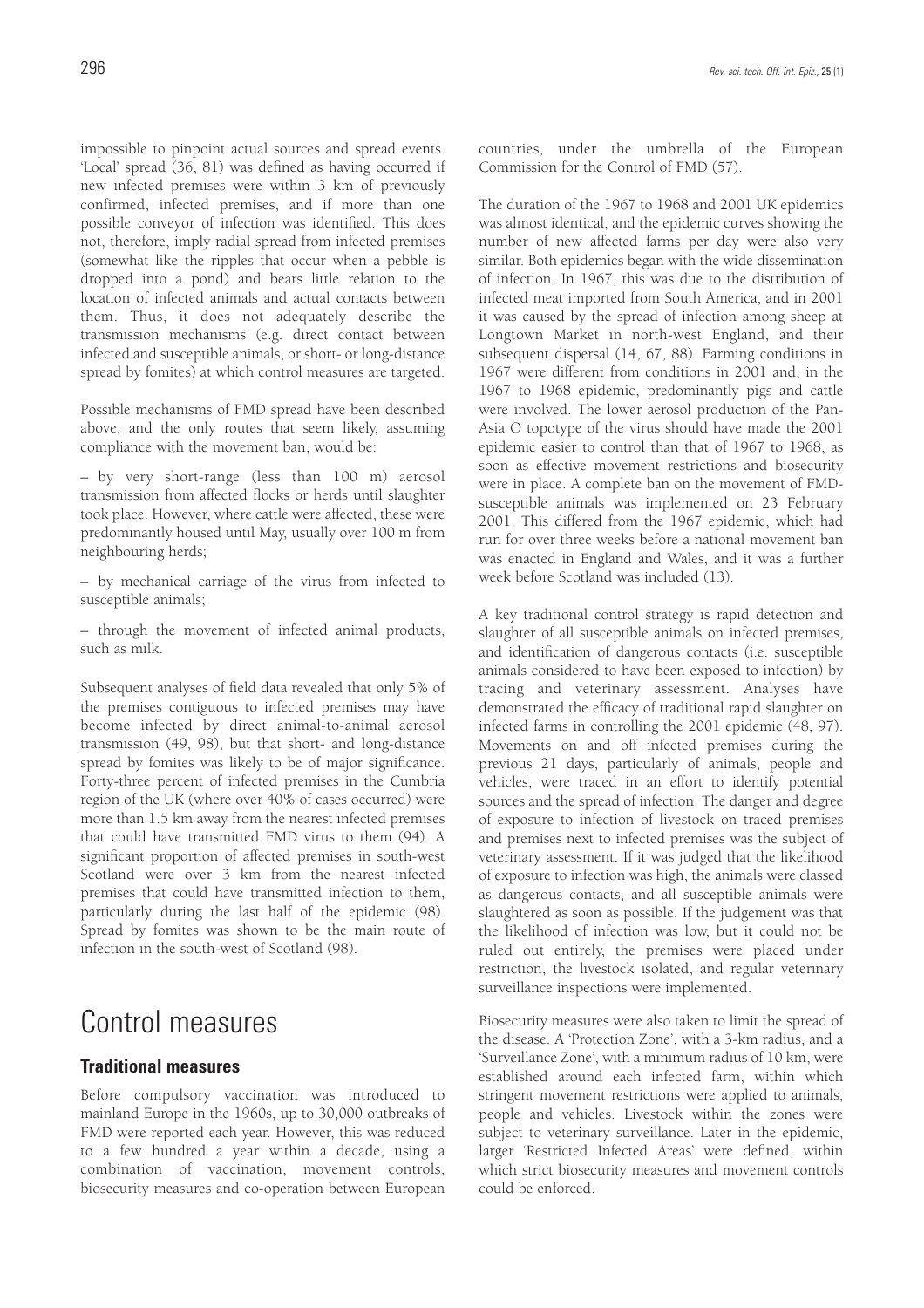During the 1967 to 1968 epidemic of FMD in the UK, in which 2,364 farms were clinically affected, 442,000 animals were slaughtered, compared with over four million in the 2001 epidemic (1). 'Traditional' slaughter was applied less aggressively in 1967 to 1968: dangerous contact animals were only slaughtered if they had arrived on a farm within 72 hours (h) of putative contact, otherwise they were isolated and subjected to regular clinical inspection (13). In 2001, all dangerous contacts were generally slaughtered. Also, in 1967 to 1968, following the tracing of dangerous contacts to Oswestry Market, the animals in the market (of which there were 3,299) were moved under licence to farms within the Protection Zone, and none developed the disease (13, 76). In 2001, sheep traced through certain markets were identified and slaughtered (102).

### **Model-driven control strategies**

Early in the 2001 epidemic, policy decisions about the control programme were removed from the Ministry of Agriculture, Fisheries and Food (MAFF), now known as the Department for Environment, Food and Rural Affairs (DEFRA), and placed with the Cabinet Office Briefing Room (COBR) (also known as COBRA because it was Room A). Campbell and Lee (9) comment that: 'The incredible state of affairs in which a regulatory problem of livestock rearing and farm economics was thought to require a response by a government apparatus designed to deal with problems more akin to general insurrection has passed with little other than approving comment in the official reports'. (COBR was convened most recently in July 2005, in connection with the terrorist bombings in London.)

The COBR was advised by the Chief Scientific Adviser to the Government, who had established a 'Science Group' to help formulate this advice. The Science Group, which first met on 26 March, was dominated by four teams of modellers. To quote the then current MAFF Chief Scientific Adviser, David Shannon (89): '… A formally constituted scientific advisory committee would have looked considerably different'. One team had already, on 21 March, used the media to disseminate its dire predictions to the public on the eventual outcome of the epidemic (the course of which would include a general election), unless its advice was followed. The issue then assumed both technical and political dimensions, with the danger of scientists expressing 'convictions or opinions which (however scientifically founded) cannot in any way be identified with knowledge in the strict sense which science generally affords this term' (107).

The involvement of modelling with the control programme for the FMD epidemic was not part of the pre-arranged contingency plan, but came about in an ad hoc way. The 'Lessons to be Learned' inquiry report (2) describes how Sir John Krebs, Chairman of the Food Standards Agency, began speaking to a number of mathematical modellers in late February 2001, soon after the epidemic began. An ad hoc meeting, organised by Krebs, took place on 6 March. Mathematical modellers from Imperial College, London, Cambridge University and Edinburgh University gathered and discussed the data requirements for modelling the epidemic (45). Then MAFF supplied the data requested on 13 March and the groups of modellers began

The 'Lessons to be Learned' inquiry report (2) states that the Imperial College group were furthest advanced at that stage and reported their initial findings to MAFF on 16 March. According to the report, the main advice at that point was that the delay between the reporting of the disease on premises and subsequent slaughter must be reduced. This advice simply reiterated longstanding doctrine (13), which has subsequently been confirmed by analysis of the field data (48, 98).

their analyses.

A meeting between the mathematical modellers, the Chief Scientific Adviser to the Government, the Chief Veterinary Officer and experts from the Institute of Animal Health and the Veterinary Laboratories Agency occurred on 21 March (101). Between 21 and 26 March, the modellers examined the potential effects of various culling policies. On 23 March, instructions (105) were issued to slaughter, as dangerous contacts, all FMD-susceptible stock (cattle, pigs, sheep/goats, llamas, alpacas) on premises that shared a boundary with an infected site that had been confirmed on or after 16 March. Following the first meeting of the FMD Science Group, on 26 March, instructions were issued to confirm disease on clinical signs alone, without awaiting laboratory confirmation for doubtful cases. In addition, all FMD-susceptible species on the infected premises were required to be slaughtered within 24 h of confirmation, and all susceptible animals on premises contiguous to an infected site, as well as on other farms designated as dangerous contacts, within 48 h (the '24/48 h' policy) (103). The classification of contiguous premises as dangerous contacts became automatic (i.e. not subject to veterinary assessment) on 29 March (104), (the 'preemptive contiguous cull') (100).

While such a policy might be practical (if not scientifically justifiable) if only a small number of farms are affected (as in the Republic of Ireland in 2001) (42), implementing this policy for the UK epidemic – in which the disease was spread over a wide geographical area – resulted in the destruction of many healthy animals and logistical problems of carcass disposal. Not surprisingly, the tourist industry was adversely affected by the images of cattle destruction and the movement restrictions for walkers in the countryside (8, 14, 29, 30). Mrs Wendy Vere, a West Country veterinarian, commented to the *Devon Independent*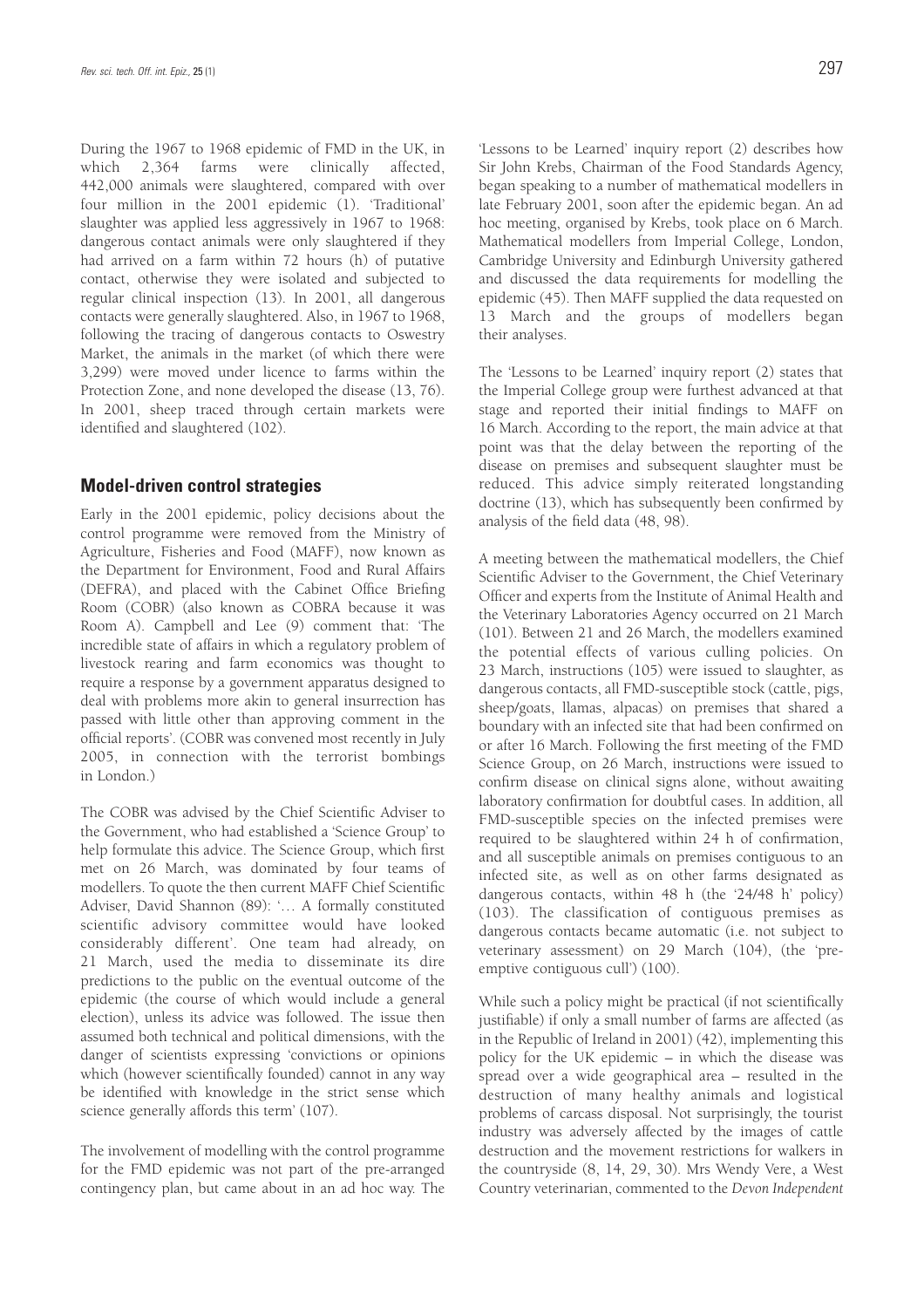*Inquiry*: 'Their idea was to control the disease by culling in contiguous farms. That is fine if you are sitting in front of a computer screen in London. However, it is different on the ground. A person in London will just see the numbers and will say that they have been taken out. That is why it was carnage by computer' (9, 84). This graphically exemplifies the isolation and abstraction of 'armchair epidemiology', whilst also poignantly highlighting the importance of personal involvement in disease control to gain complete insight into its impact. This concept is already well established in the social sciences, where feelings, responses and experience are considered necessary for a full understanding of reality (so-called 'experiential analysis') (75).

The peak in the number of confirmed new outbreaks occurred on approximately 29 March. If, as calculated by Woolhouse (112), the time between infection entering premises and those premises being declared infected was approximately eight days, then the new infections peaked on 21 March, almost a week before the 24/48 h policy was introduced (45). This is consistent with the conclusions of analyses of the epidemic (37, 44, 98), but conflicts with the notion that pre-emptive contiguous culling was an essential component of effective control, as proposed by various mathematical models (3, 41, 56, 109). In fact, the epidemic peak preceded the start of pre-emptive contiguous culling. Significantly, more than two weeks after the epidemic peaked, models failed to identify the time at which the epidemic was under control (86). Subsequently, modelling groups conceded that the epidemic was coming under control faster than the models had predicted (87), and that model projections of the course of the epidemic might have been 'over pessimistic' (85). For example, Ferguson *et al.* (31) estimated that, in the Cumbria, Dumfries and Galloway area, 79% of 5,000 farms would be infected (3,950 infected premises) by 28 March, assuming the model parameters remained unchanged from the status quo. The actual result in the main epidemic focus in North Cumbria (where, significantly, the automatic pre-emptive contiguous cull could not be implemented due to resource constraints) was that 24% of the 2,684 farms within the 3-km Protection Zone became infected and, over all, 50% were depopulated, leaving approximately 50% of premises with livestock (94).

# Modelling in perspective

# **Modelling and scientific method**

The disparity between the course of the 2001 epidemic and the model predictions demands an explanation. The numerical output of models has an air of intellectual superiority (noting that: '…mathematized theory in science is rarely so pellucid or so rigorous that its significance and bearing can be grasped immediately by distant readers' [74]), while also seeming entirely appropriate in a society where numbers can '… reassure by appearing to extend control, precision and knowledge beyond their real limits… wrong numbers, one might add, are worst of all because all numbers pose as true' (11). Numbers, therefore, may convey an illusion of certainty and security that is not warranted (43); for example, because of the use of whatever numerical data are available, regardless of their relevance and quality (38).

A model constitutes a theory, and a predictive model is therefore only a theoretical projection. This is clearly illustrated by the different conclusions generated by different models addressing the same issue (6, 26). A theory cannot be formally proved in the sense that propositions in logic and mathematics can. The degree of confidence in a theory depends on several factors (15), the most relevant of which are 'testedness' and 'refutedness'. To be well tested, a theory should provide predictions of what would happen in a variety of different circumstances. If these predictions have been extensively tested over a wide range of conditions (either in the field or experimentally), then the theory can be called well tested. 'Refutedness', as viewed by Bertrand Russell, refers to 'external confirmation': the theory must not contradict empirical facts. The degree of confidence in the 2001 predictive models is therefore low because they were not widely tested, and their conclusions (e.g. that pre-emptive contiguous culling was necessary to control the epidemic) have been refuted. Moreover, there are constraints on testedness in any case, because of the rarity of FMD epidemics, and the genetic plasticity of the organism, which can result in strain variation with consequent changes in the transmission characteristics of the virus. Predicting a chance, long-distance transmission event on the virus-contaminated hands of an unsuspecting stockowner would also be impossible, other than to say it might occur. But researchers would be unable to specify where or when; and clearly this would vary, both over time in one epidemic, and between different epidemics. Additionally, models generated to assist in the control of a specific epidemic are 'tactical' rather than 'strategic' (46), and this further limits their testedness.

# **Appropriateness of model use in 2001**

The stages in model-building are well documented (17, 68, 93). The model requires appropriate input parameters that accurately reflect the behaviour of the system that is being modelled. It must then be seeded with data. The level of understanding of the system, and the quality of the available data, determine the appropriate application of the model (Table I). Prediction should only be attempted if both are good. Finally, the model needs to be validated, to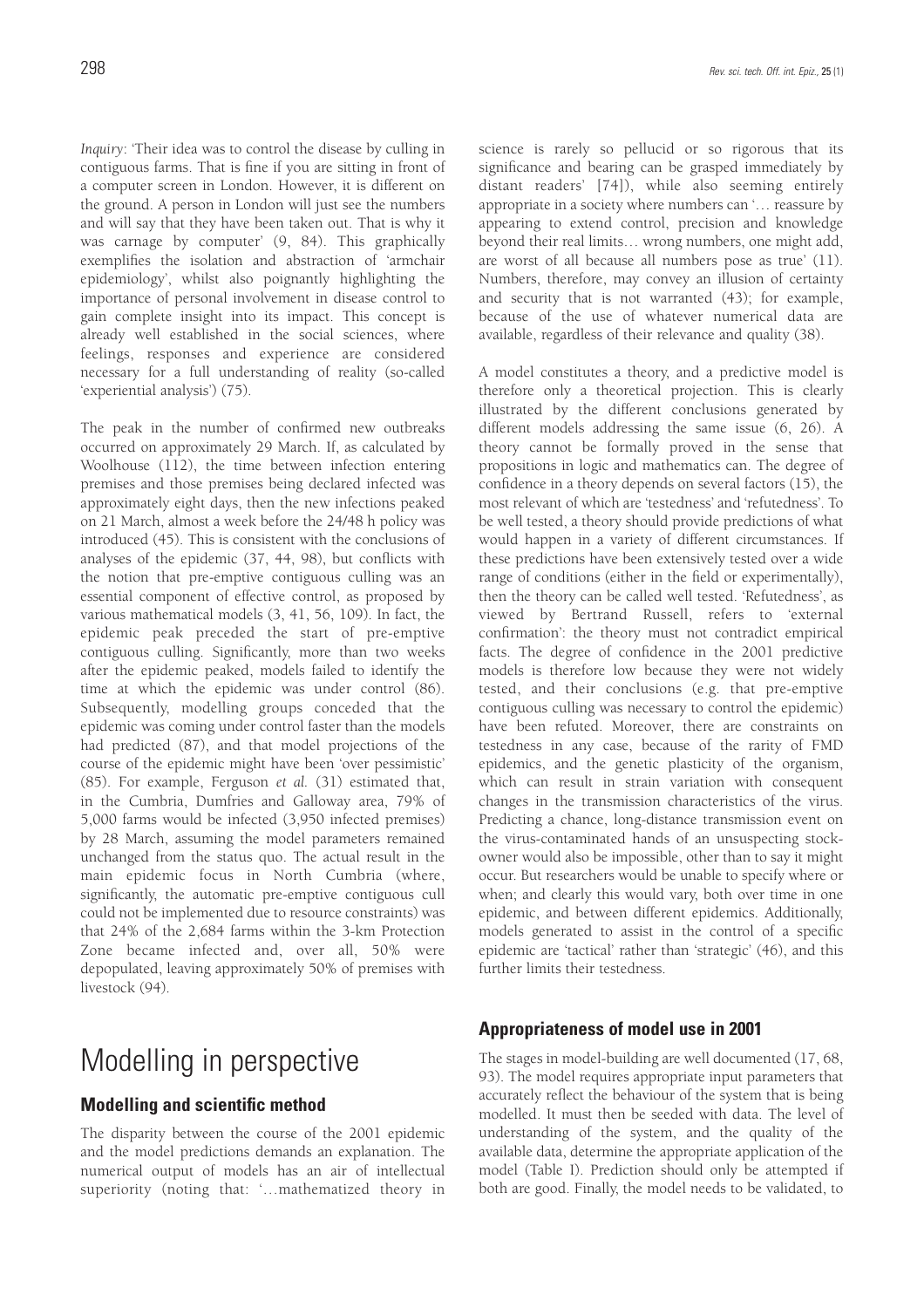### **Table I Appropriate use of models in the context of epidemiological knowledge and data quality** (47, 93, 96)

| Epidemiological | Data quality and quantity                                                                          |                                                                               |
|-----------------|----------------------------------------------------------------------------------------------------|-------------------------------------------------------------------------------|
| knowledge       | Poor                                                                                               | Good                                                                          |
| Poor            | Exploration of hypotheses                                                                          | Hypothesis testing                                                            |
| Good            | Simplified representation<br>of past events, and<br>quarded use for prediction<br>of future events | Detailed representation of<br>past events, and prediction<br>of future events |

establish if it behaves like the actual biological system that the model is designed to mirror. This should be undertaken by assessing the model against data not used in its construction (92).

The 2001 predictive models were constructed in an environment of poor-quality data (e.g. they used out-ofdate census data for stock levels), and poor epidemiological knowledge (e.g. the transmission characteristics of the virus strain, and the distribution of the initially infected farms, were unknown). Therefore, their use as predictive tools was inappropriate.

An area of uncertain epidemiological knowledge that was crucial to the modelling was that of the source and spread linkages between infected premises. Modellers (31, 56, 110) used MAFF contact-tracing data to estimate key model parameters, including:

- the distance between source-infected premises and spread-infected premises
- the onset of infectivity in relation to the infection date and reporting date
- changes in the level of infectivity over time.

These parameters would have been crucial to model predictions about the necessity of a pre-emptive contiguous cull, as discussed below, but the tracing data (provided to the modellers on 13 March – just three weeks into the epidemic) were incomplete. For example, as the result of careful work during and after the epidemic, Mansley *et al.* (67) identified approximately 115 premises that were possibly already infected (through infected animals from Hexham and Longtown Markets) when the movement ban was imposed on 23 February. This information was not available to the modellers in March when they were advising on policy. In fact, it was thought at the time that, during the first week of the epidemic (20 to 26 February), only seven premises were infected (2). This would have had a profound effect on their

calculations of  $R_0$ , the basic reproductive number (19), because the appearance of so many infected premises within a short period of time would have been assumed to result from continuing rapid propagation of the epidemic. Consequently, the modellers would have over-estimated the number of premises infected just after the movement ban (44). These early calculations provided the support for the announcement on 21 March by one of the Imperial College team that the epidemic was not under control (4). Furthermore, the model of Ferguson *et al.* (31) did not include separate species, and so modelled all farms with the same 'homogenised' species, even though virus output varies substantially between species.

There must have been many infected premises for which the source was either wrongly identified, identified simply as 'local', or identified as unknown. A definite source of infection was established for relatively few of the infected premises in 2001. According to Gibbens and Wilesmith (37), out of a total of 2,026 infected premises, a definite source was only identified for 101 (5%). In the absence of a definite source of infection, it was common to attribute the source to the nearest possible candidate infected premises (110) – a naïve exercise. One result of such inaccuracy in assigning the correct sources to infected premises appears to have been that the models incorporated parameters that conflicted with the known biology of the virus (as described earlier).

These conflicts centred around the periods between infection, the onset of infectivity and the onset of clinical signs (after which the case could be reported). Specifically, the models represented farms as becoming infectious one (32), three (31) or four (56) days after infection. These estimates allowed time for the disease to spread (in the models) before the appearance of clinical signs and reporting the disease. For example, in one model, animals become infectious five days before clinical signs appeared (56). These timings are at variance with the well-known variability in the incubation periods of infectious diseases (73, 82, 83), and ignore the effects of both species and the number of animals in determining virus output.

Not only did the models simulate a very early onset of infectivity, but that infectivity was modelled as immediately maximal and constant until the slaughter of the animals on the infected premises, implying that all animals were simultaneously infected. For example, Ferguson *et al.* (31): 'assumed constant infectiousness from three days after infection until slaughter (for an average of eight infectious days)', and, in a later model-based analysis, the same authors assumed constant infectiousness from the day after a farm is infected to the day its animals are culled (32). This ignores the well-established phenomenon of the intraherd epidemic, where some animals in a herd may be infected up to a month after initial cases, depending on stock location and farm structure (52). Clear evidence of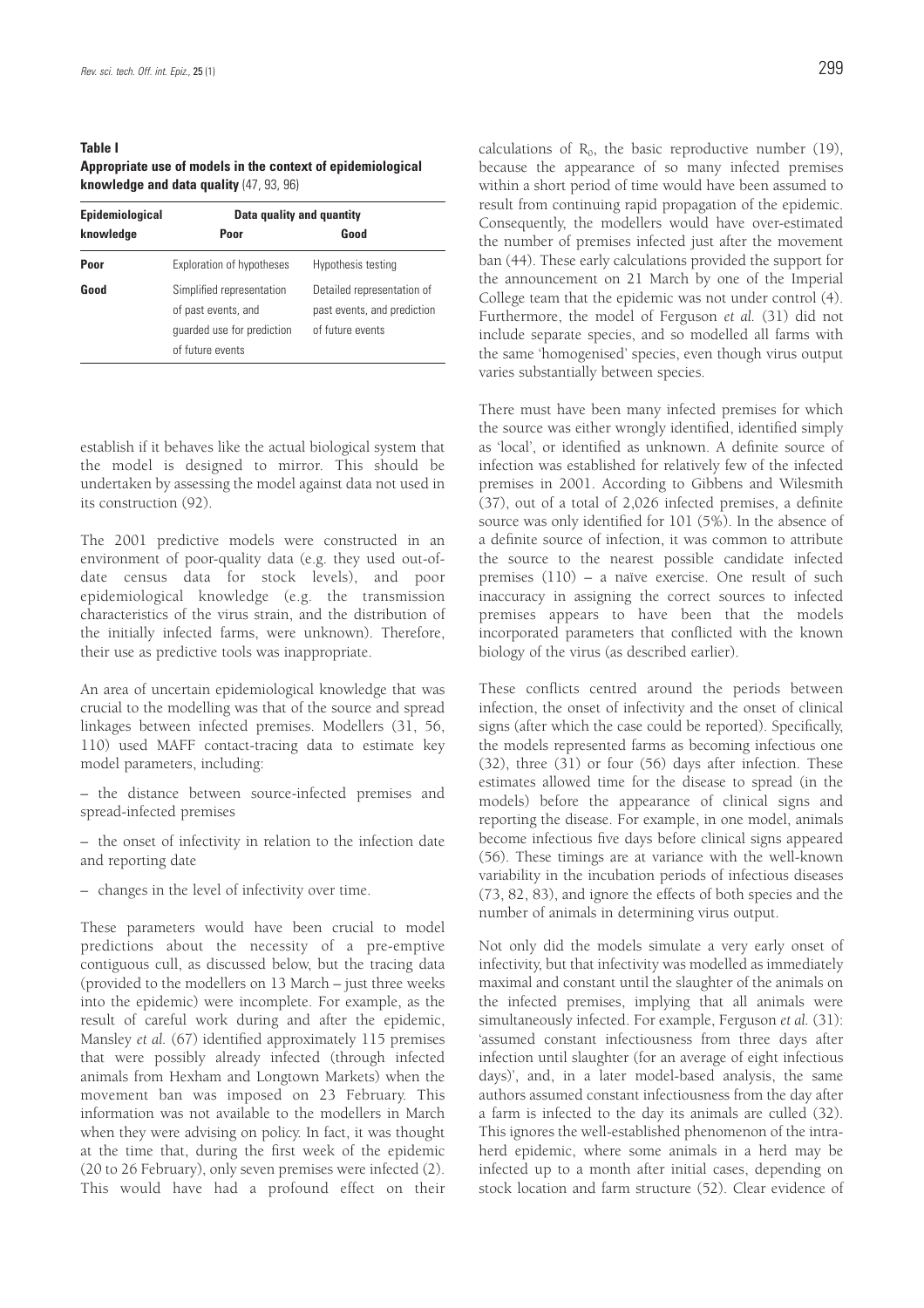the occurrence of an intra-herd epidemic on an infected site is provided by the clinical picture of the pig farm infected at the start of the epidemic (1). Here, pigs were found with a range of lesions, indicating that infection began in a few pigs (those with the oldest lesions), then spread to others over a period of time. The presence of seropositive animals with no lesions suggested even older infection. Work on dairy farms in Saudi Arabia (52) and in experimental infections (51) indicates that within-farm prevalence increases over time, and so the amount of virus being shed will also increase in the first few days of a clinical infection on a farm. Further evidence was also provided by field analysis of the 1967 to 1968 epidemic, where the herd serial interval was more than twice the mean incubation period, indicating that at least two cycles of infection (the second amplifying the first) were necessary before farms became infectious (50). This would suggest that the infectivity of an infected farm increases over time. It is clear that infected premises could not be equally infectious throughout the course of infection because, initially, only one or two animals would be infected. Moreover, particularly on cattle and pig farms, levels of infection would increase as the number of animals infected at a given time increased. Yet the possibility of an intra-herd epidemic was specifically excluded from the predictive models produced during the 2001 epidemic. Keeling *et al.* commented that (56): 'There has been some speculation about the role and existence of a within-farm epidemic. Clearly, if initially just one animal was infected, then there should be a build up of the within-farm epidemic over time and hence an increase in the farm's infectivity. However, there is no evidence for such a build up from the data – the rate at which secondary cases are generated is approximately constant throughout the infectious period. This may be due to the aggregated nature of infection, such that many livestock on a farm get infected at any one time.'

One important effect of simulating an epidemic where a rapid onset of infectivity to maximum levels occurs, resulting in a high proportion of infection spread before clinical signs appear, is that the value of rapid culling of the infected premises would be underestimated, because diseases with these particular characteristics require some form of pre-emptive action to bring them under control (34). It appears that the models did underestimate the true value of rapid culling of infected premises, because retrospective analyses have demonstrated the key role of culling speed in controlling the epidemic (48, 49, 97), whereas the predictive models advised that rapid culling alone would fail to control FMD (31, 56).

The models of Ferguson *et al.* (31, 32) and Keeling *et al.* (55, 56) addressed the spread of disease in a population of farms using 'black box' probabilities of infection, without attempting to model the actual mechanisms of disease spread (93). Central to the 'black box' approach is the

'spatial kernel', a probability construct that describes the probability of infection as a function of distance between infectious and susceptible farms. Construction of the spatial kernel also depended on the MAFF contact-tracing data referred to above. Ferguson *et al.* (31) state: 'contact tracing for all FMD-affected farms has produced unique data on the spatial scale of disease transmission, clearly demonstrating that farms closest to index cases of FMD are at greatest risk of infection … We estimate that farms 0.5 km, 1 km and 1.5 km away from a single farm affected by FMD would have probabilities 0.26, 0.06 and 0.02, respectively, of becoming infected.'

Modelling disease spread in this way, especially with spatial kernels that are heavily weighted towards short-distance spread, tends to produce simulations that show 'centripetal' spread of disease – that is, disease spreading radially and over short-distance increments from the initial seeded infection. See, for example, the animated simulation provided by Keeling *et al.* (55) in supplementary material to a recent paper. This pattern of spread is at variance with reality. A 2005 DEFRA project report (18) describes the spatial pattern of FMD spread in north Cumbria, subsequent to initial seeding, in which a high proportion of cases occur, with no possible source of infection within 1.5 km, in the first four or five weeks, rapidly expanding the confluent 3-km Protection Zone to almost its maximum extent before the majority of later cases 'filled in' the gaps between old infected premises. Disease that truly spreads centripetally could logically be tackled by pre-emptive culling of contiguous premises, but it is hard to see how this approach, rigorously applied from when the first case was confirmed, could have successfully prevented the rapid scattering of early cases that occurred in north Cumbria in reality.

As discussed above, and as the modellers themselves commented (32, 56), the tracing data, especially that provided early in the epidemic, would be biased towards short-distance transmission. Ferguson *et al.* (32) indicate that this could have been the case when writing about an analysis conducted later in the epidemic. 'The newly estimated spatial kernel differed significantly from that previously derived from the infectious contacts identified by DEFRA (MAFF), with considerably more long-distance transmission events being predicted.… The median distance of the newly estimated kernel is about 4 km, suggesting that most transmission probably occurred through the movement of animals, personnel or vehicles, rather than through animal contact or wind-borne spread.' Keeling *et al.* (56) also recognised that the tracing data could be biased and that this could be critical to the models they produced: 'it is crucial to quantify the spatial infection kernel or, at least, relative contributions of local and non-local spread …The contact tracing is probably biased towards short-distance infection, which may cause a similar bias in the transmission kernel.' In addition,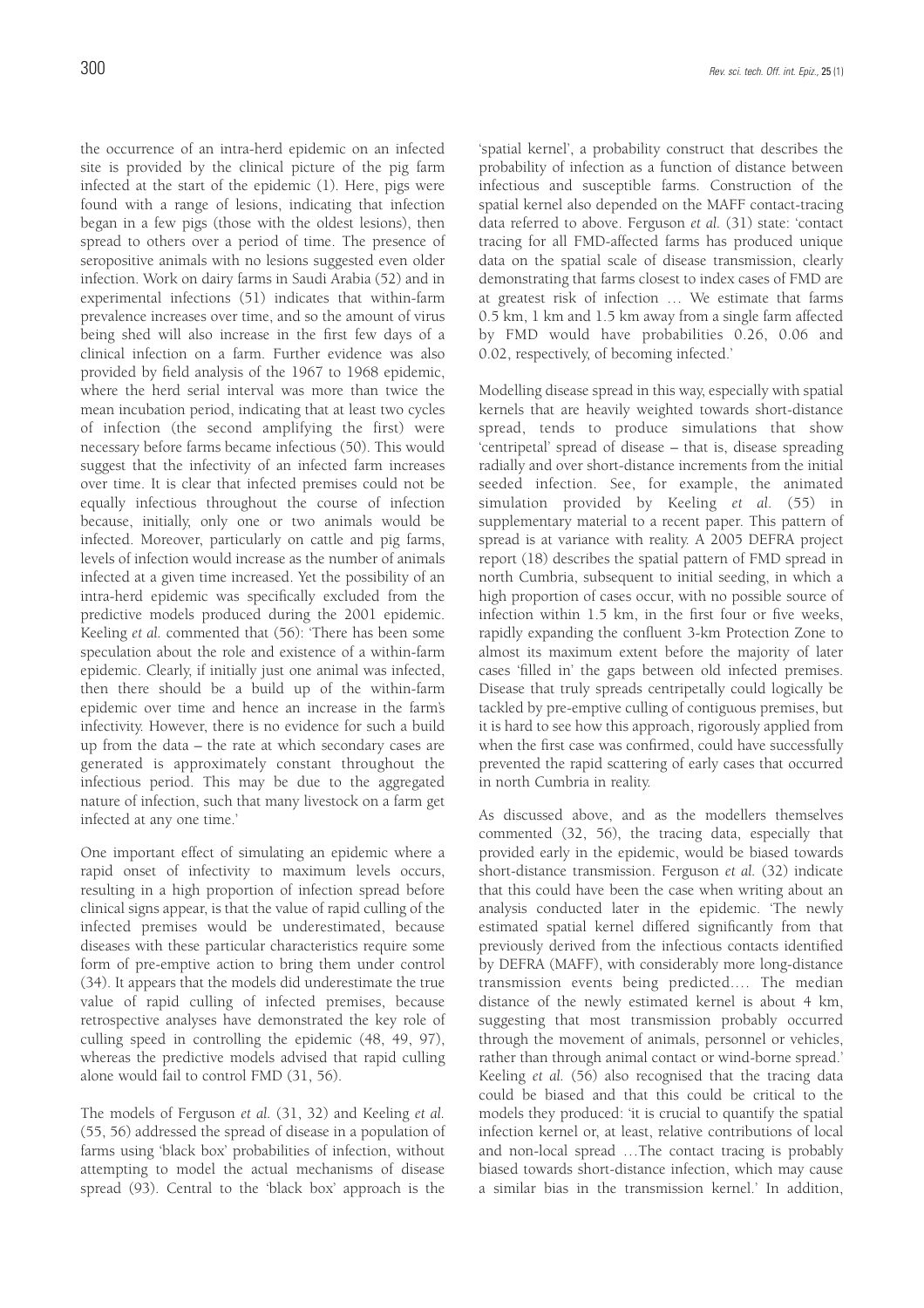retrospective analyses of the field data have shown that a significant proportion of infected premises were further than 3 km from a possible source of infection (94, 98). Taylor *et al.* (94) indicate that the risk of infection faced by premises that did not neighbour an infected farm was sufficient to allow the tail of the epidemic in the area south of Penrith to continue to propagate, despite pre-emptive contiguous culling.

The significance of this is that a model with an unrealistically narrow kernel (i.e. where most disease transmission is over short distances) would tend to overestimate the efficiency of a local pre-emptive culling policy (i.e. culling premises contiguous to infected premises). In a paper describing an adapted version of their 2001 model to guide vaccination, Keeling *et al.* (55) admit: 'in terms of the total number of farms affected by the outbreak, wide diffuse kernels would mean that contiguous premises culling is an inefficient strategy as the infection is far less localised on the neighbouring contiguous farms'.

A further simplification in the models was the use of constant (throughout the duration of the epidemic) transmission parameters (31, 56). Such models are unable to include the possible disease control effect of improvements in biosecurity (e.g. the Restricted Infected Area regulations applied late in the epidemic) and were therefore limited to modelling control policies based on culling and/or vaccination only. Thus, these models were incomplete in an important area of decision-making for control policy.

Ferguson *et al.* (32) later modelled the epidemic using a model that allowed transmission rates to vary over time and concluded that changes in culling policies explained less than 50% of the observed variation in transmission rates, which in turn indicated that effective movement restrictions and rigorously maintained biosecurity were equally vital in reducing disease spread. This would suggest that the role of the contiguous cull in controlling the epidemic was less crucial than proposed by the earlier model.

The model that Ferguson *et al.* (31) presented to the Science Group in late March probably had the most influence on early policy decisions (93), specifically, the introduction of the pre-emptive contiguous culling policy. However, this model, and the Keeling *et al.* model (56) that was used to corroborate it, were assigned parameters that could not help but favour that policy, based on field tracing data that should have been viewed with caution. The models were highly sensitive to the accuracy of this information, in that these data determined the degree of disease transmission to be simulated before clinical signs and the distance over which the majority of transmission took place. Despite the fact that the modellers seemed to be aware of these issues, the models were used as strong support for the implementation of the contiguous cull.

The authors of this paper argue that the models were not fit for the purpose of predicting the course of the epidemic and the effects of control measures. The models also remain unvalidated. Their use in predicting the effects of control strategies was therefore imprudent.

In retrospect, very little of value was added to the FMD control policy by the use of predictive models. The latter therefore failed the most pragmatic 'litmus test': namely, usefulness (40; Hugh-Jones, quoted by 79). The key question for any model is whether decisions made with it are more correct than those made without it (17). However, the consequences of following the recommendations of these models were severe: economically, in terms of cost to the country; socially, in terms of misery and even suicides among those involved in the slaughter programme; and scientifically, in the abuse of predictive models, and their possible ultimate adverse effects on disease control policy in the future (see below).

In his description of the value of models during the 2001 epidemic (111), Woolhouse emphasised that, 'mathematical models should be one of the tools available to policy-makers', but that they are not, 'a substitute for experience and expertise in the control of FMD'; a view shared by Kao (54) when he said, 'all theoretical models are only one aspect to providing good scientific advice'.

During the 2001 epidemic, MAFF/DEFRA were using another model, InterSpread, on a daily basis to monitor the progress of the epidemic (71), but this model was not prominent in the decision-making process that led to the contiguous cull. The model was run to give regularly updated predictions of the overall size, duration and spatial extent of the epidemic. As with the other models, assumptions about the start of the infectious period were needed. Morris *et al.* (72) mention that, in InterSpread, infectivity starts on or just before clinical signs appear, stops when control measures are completed (i.e. the end of slaughter), and varies according to both the stage of disease and control measures. Both these characteristics (onset of infectivity and variability of infectivity over time) therefore differ considerably from those of the other models. InterSpread is a very detailed simulation model which attempts to represent the transmission of disease by specific contact routes, rather than using the 'black box' transmission kernel, and also includes the effects of differences between species on disease transmission, as well as other farm-level factors. This model therefore includes many epidemiological parameters and control strategy definitions. Most of these parameters were assigned values that were based on data from the 1967 to 1968 epidemic and a review of the literature, although the parameter governing the tendency for airborne spread was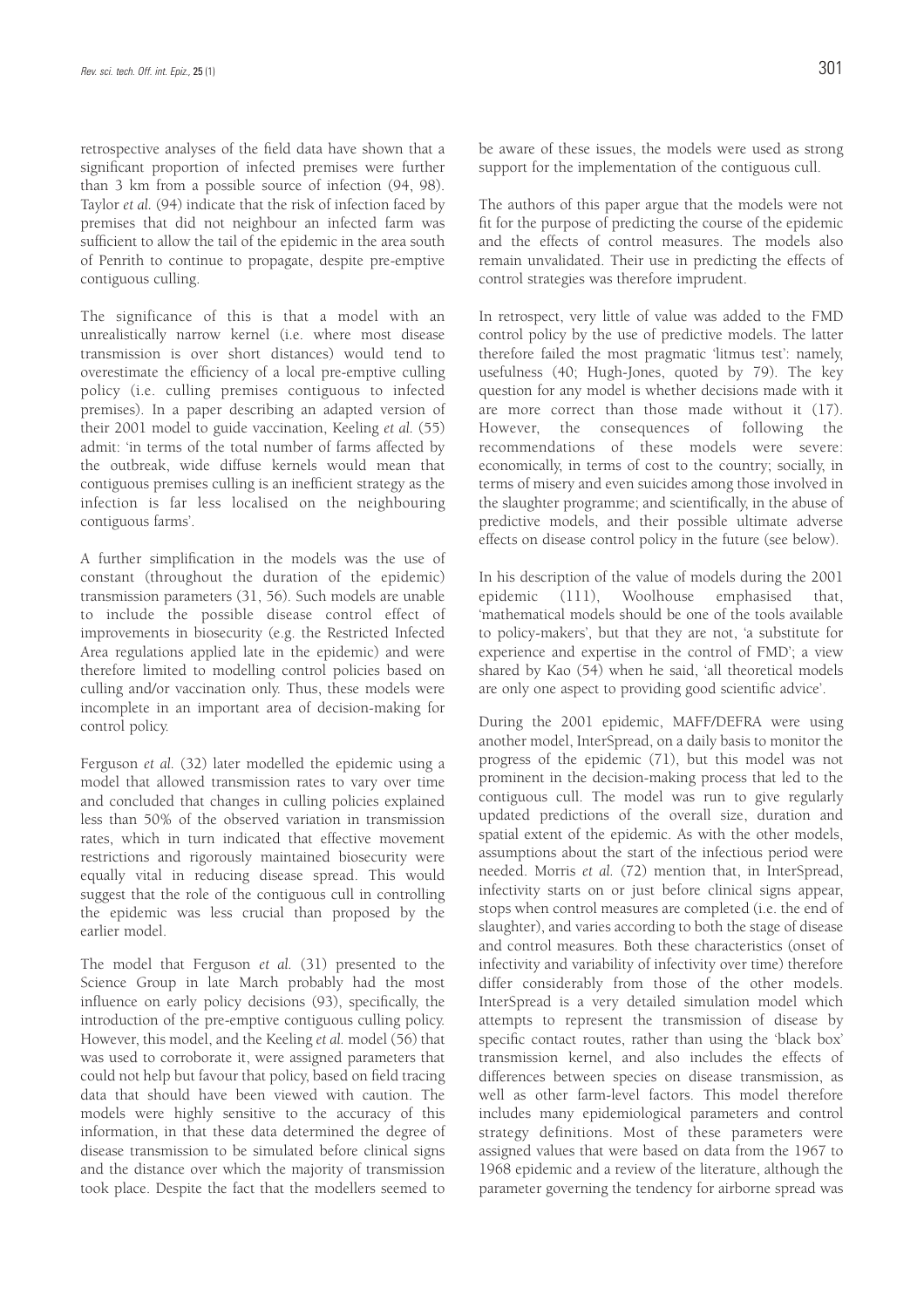reduced, to reflect knowledge about the behaviour of the 2001 epidemic.

When used to assess different control options early in the epidemic, InterSpread predicted optimal control of the epidemic if slaughter was achieved on infected premises within 24 h, and an average of between 1.1 and 1.4 premises were pre-emptively culled per infected set of premises (72) – a far lower level of pre-emptive culling than automatic contiguous culling. It should be noted that InterSpread uses assumptions about the sensitivity and specificity of the identification of dangerous contacts that simulate 'veterinary assessment', rather than selection based on the 'proximity of premises' to infected premises.

As InterSpread explicitly models different spread mechanisms, such as: movement of animals, airborne spread, spread by milk tankers and spread by other vehicles, it could be used by veterinary epidemiologists as an interactive tool to assist in understanding the field situation. When the real situation varied from the modelled situation, adjustments could be made to the modelled transmission mechanisms to understand what may be happening in the field. In fact, InterSpread modelling conclusions coincided with field observations that the continued spread of disease during the epidemic tail south of Penrith was largely being mediated by the movement of people or animals. This provided support for the introduction of improved biosecurity measures in the area (Restricted Infected Areas, in which movement and cleansing and disinfection of farm traffic were intensively targeted by the authorities), which finally brought the epidemic to a close.

In a lecture to the Royal College of Veterinary Surgeons (reported in the *Veterinary Record*, 26 July 2003), Lord May acknowledged that the use of mathematical models during the 2001 FMD epidemic had created controversy (nothing new, when mathematics 'invades' hitherto non-quantitative domains) (90), but suggested it was based on a lack of mutual understanding between veterinarians and modellers (69). But Lord May was not present during the Science Group meetings, in which models based on inadequate and inaccurate information were being used to formulate recommendations to the Prime Minister's Office to initiate changes in the FMD control policy. This was despite the fact that alternative, tried and tested strategies were being proposed by experienced veterinarians from the FMD World Reference Laboratory and MAFF. The 'Lessons to be Learned' inquiry reported that it was: 'unable to find a clear account of decision-making around that time' (2), highlighting problems within the FMD Science Group. The group was criticised as being a 'modelling sub-committee' although experts from other scientific disciplines were present. At times there were polarised views within the group but no mechanism for handling such conflict (2). It is not necessary to be

mathematically literate to appreciate that no model will produce the right output when fed the wrong input. In the future, care should be taken to ensure that lessons are learned – a bad model is like a bad x-ray because it invariably results in erroneous conclusions and a wrong course of action.

It is inevitable that modellers will seek to improve their models. However, they tend to focus their attention on tractable issues of 'uncertainty' (that is, focusing on influential parameters whose probabilities are not known). This is common to scientific research, which thus ignores parameters that are less amenable to investigation (61). The net result is that, as uncertainty is decreased, 'ignorance' (essentially: not knowing what one does not know), which is a measure of the completeness and value of knowledge, increases (116). This apparent paradox therefore acts as a cautionary warning over the use of evermore-detailed models as policy guides. Moreover, modelling will never present the full picture because, 'rarely if ever is a mechanism proposed that would account for all observed cases of disease, or all effects of all risk factors, measured and unmeasured. Background "noise", in the form of unaccounted-for effects and interactions, would easily obliterate any pattern sought for by the investigator' (77).

# **Alternative** approaches to control

Recent analyses of the epidemic data have indicated that there was no significant relationship between the use of contiguous culling and the spread of infection (48, 97). Doubts have also been raised about the legality of the cull (10), where intervention 'occurred beyond formal legal doctrine' (62). This concern undoubtedly contributed to the speed with which new legislation, the Animal Health Act, 2002, for England and Wales (99), was enacted after the epidemic. The Act provides extended power to carry out any slaughter deemed necessary to control disease, dubbed by some as: 'the power to panic' (10).

Note, however, the consequences of such power. In 2001, only 65% of the 2,026 'infected' premises were confirmed positive by diagnostic analyses of the samples submitted to the laboratory at the Institute for Animal Health, Pirbright: 1.3 million animals were slaughtered on infected premises; 1.5 million animals were slaughtered on contact farms; and 1.2 million animals were slaughtered on adjacent premises, some of which were also considered dangerous contacts (33). On these figures alone, approximately three million healthy animals were slaughtered to control the epidemic, even allowing for the possibility that another 12% of the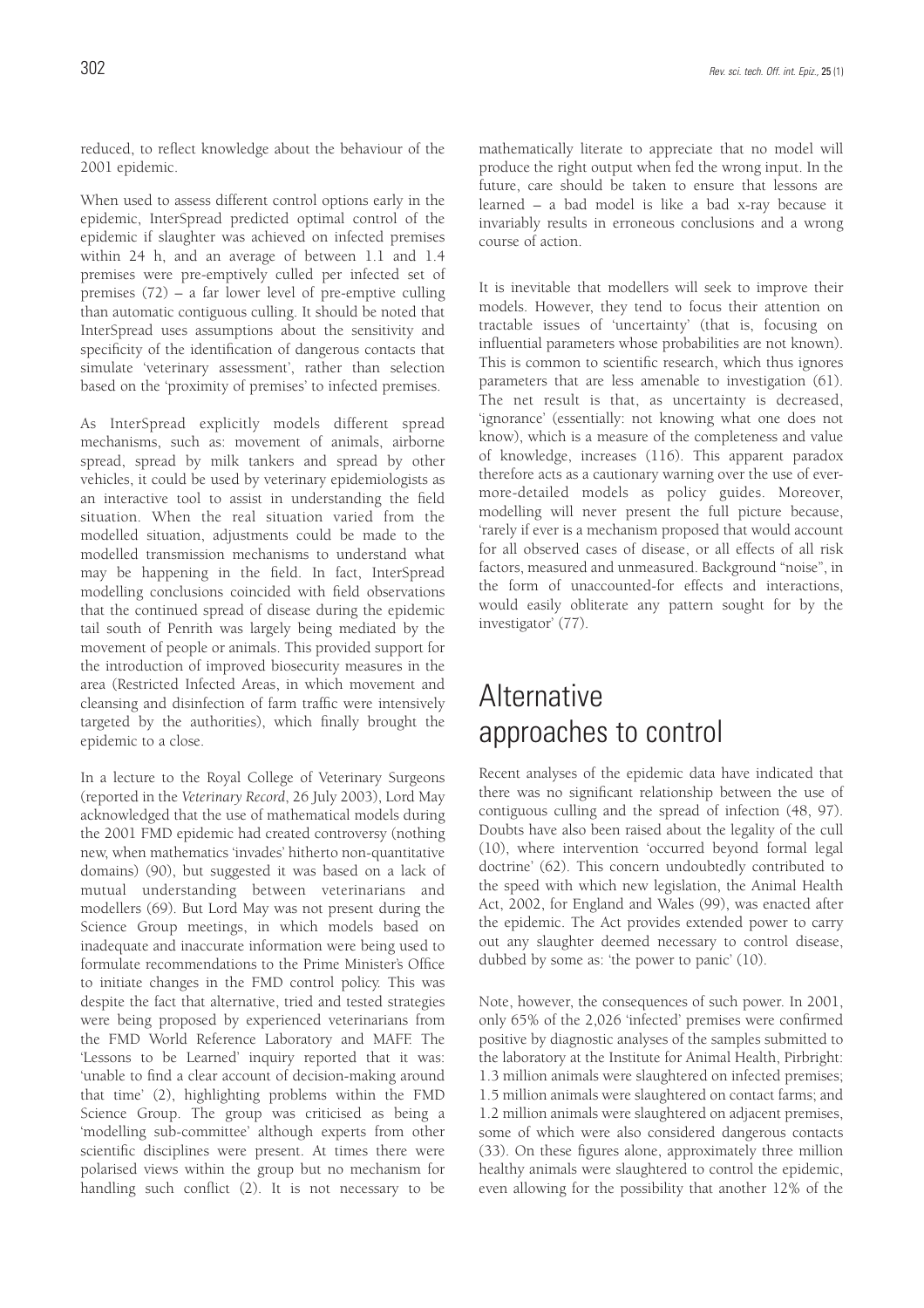infected premises were actually infected (i.e. 77% of the declared infected premises).

# **Farm restrictions, clinical surveillance and testing**

The implementation of the pre-emptive contiguous cull policy meant that premises were declared infected from diagnosis on clinical signs alone, without laboratory confirmation. Clinical FMD in sheep can be very mild (59), and is easily confused with other causes of mouth ulceration or lameness (16). Not only were sheep flocks (and some cattle herds) being culled due to mistaken clinical diagnoses (as indicated by negative laboratory results when samples were taken), but the animals on adjacent farms were also slaughtered under the provision of the 48-h contiguous cull policy. The diagnostic tests used in the laboratories were extremely sensitive and specific for showing evidence of infection with FMD virus (114), and, assuming those animals suspected of FMD were the animals from which the samples were collected, and the samples were kept cool and submitted to the laboratory within 48 h (which they were), these results would give a very good indication of which flocks and herds had been infected. There was no compelling reason why the slaughter, particularly of sheep, which have low virus excretion rates (59), could not have been delayed until laboratory results were available. In some instances, laboratory results showed that the FMD virus had actually been in a flock for some considerable time before slaughter, and yet spread had not occurred to other farms (1). Therefore, in many suspect flocks awaiting the results of testing, the sheep could easily have been isolated and restricted at a distance from neighbouring animals and farms, to reduce the risk of potential virus spread (should the virus, in fact, have been present).

### **Veterinary-assessed dangerous contact culling**

The value of using veterinary judgement in deciding which premises were at high risk of having been infected (i.e. incubating disease), and therefore which ones to cull – rather than using an automatic contiguous culling regime – was assessed from the results of the control programme in Cumbria (49). These results showed that automatic contiguous culling was unnecessary (49), and could be replaced by applying basic epidemiological principles to decide the risk of exposure to infection. Analysis of data in south-west Scotland also indicated the efficiency of veterinary assessment in detecting infection, while also failing to detect infection on any automatically contiguously culled premises, although many of these (most of which had the indicator species, cattle, on them) were slaughtered beyond the median incubation period of infection in relation to the time when adjacent premises could have infected them (97).

### **Control by vaccination**

The reality of the 2001 epidemic of FMD in the UK was that more than six million animals were slaughtered to control disease and maintain animal welfare. In the Netherlands FMD epidemic, 60,000 animals (predominantly cattle) were slaughtered to help control the epidemic, and a further 200,000 FMD-susceptible animals, which had been vaccinated in the area surrounding the main focus of the epidemic, were also slaughtered to help quickly re-establish international trading status. The UK did not use vaccination to assist in controlling the epidemic, although vaccination programmes were planned, vaccination teams were trained and 50,000 doses of vaccine were ordered and ready for use in Cumbria. There was considerable discussion about potential vaccine use, but the issue was where to use it, since it was not initially clear where the disease was distributed, and there was concern that there would be no market for milk or meat from vaccinated cattle – even though deboned meat from vaccinated cattle in South America had been sold in the UK for 50 years. The MAFF officers acknowledged that the use of vaccination would primarily be to help relieve the limited resources then available, and that any vaccinated animals would later be slaughtered. Not unreasonably, if the animals were to be slaughtered after the epidemic, and if there was likely to be a problem selling the milk (some supermarket chains had indicated their unwillingness to sell milk from vaccinated cattle), farmers preferred their compensation during the epidemic, rather than later.

The World Organisation for Animal Health (OIE) defines guidelines for bilateral trade agreements involving live animals and animal products, to reduce the spread of diseases between countries, in particular, highly infectious diseases such as FMD (115). The OIE also advises the World Trade Organization on animal-related trade disputes. The OIE *International Animal Health Code* at the time of the epidemic specified that a country previously free of FMD, which had used vaccination to help control an epidemic, and which had not subsequently slaughtered all the vaccinated animals, could not re-apply for FMD-free status until 12 months after the last use of vaccination (115). If all the vaccinated animals were slaughtered, an application could be made three months after the slaughter of the last vaccinated animal, together with evidence that the virus had been eliminated (115). These conditions were based on the possibility that vaccinated cattle and sheep that had contact with live FMD virus during the epidemic could become persistently infected, and therefore cause fresh outbreaks.

The political repercussions of the 2001 FMD epidemic in Europe manifested themselves in a meeting in Brussels in December 2001, sponsored by the British and Dutch governments and the EU. At this meeting (27), Ministers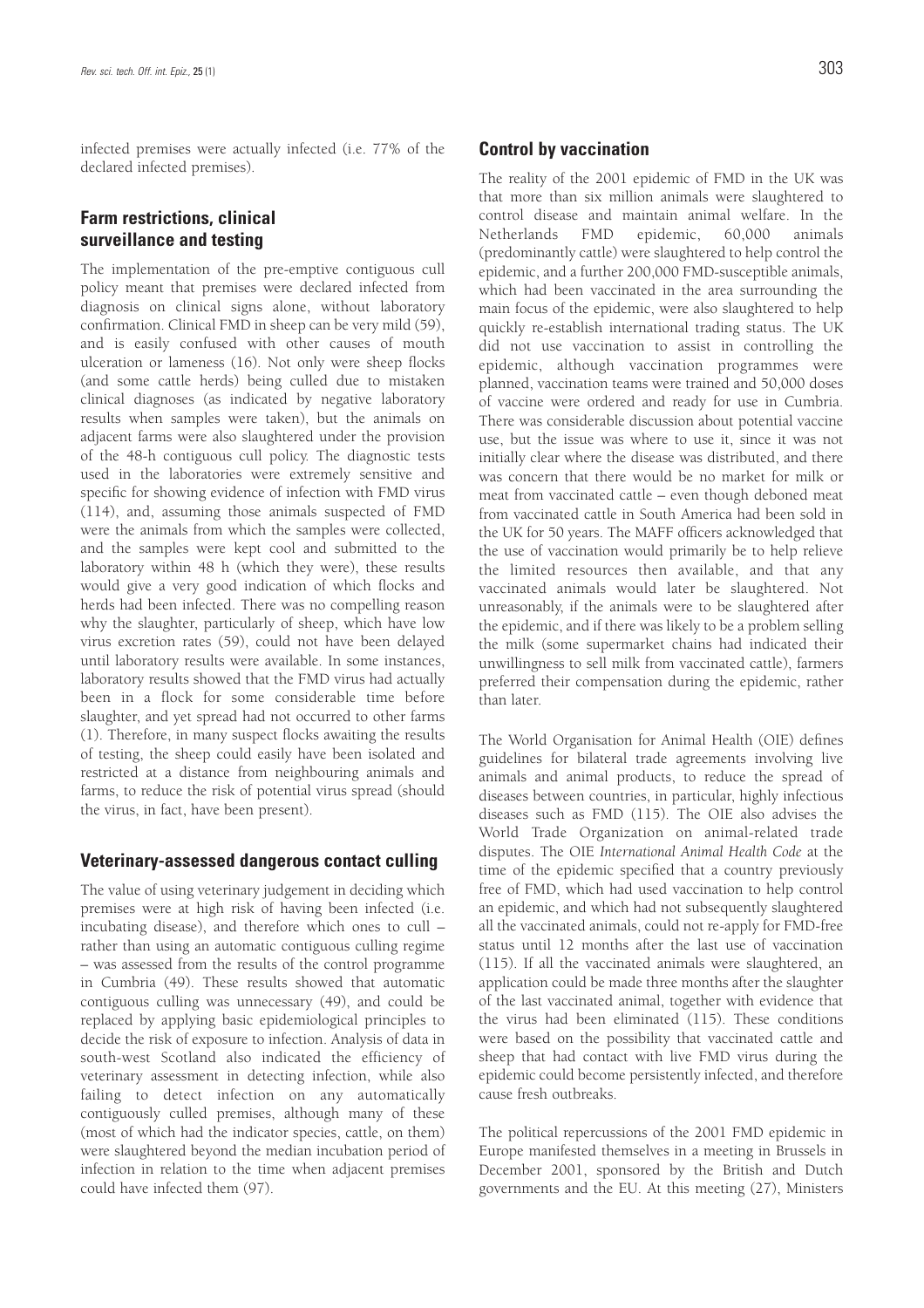from both countries made it very clear that the slaughter that had taken place to control the FMD epidemics was no longer acceptable and alternative policies were required, notwithstanding the fact that much of the slaughter resulted from the nugatory pre-emptive cull, which need not – indeed, should not – be repeated in the future. Nevertheless, attention then focused on vaccination. Considerable publicity was given to a serological test that would distinguish animals that tested positive for antibodies against FMD virus following infection, from those that were positive following vaccination. In this way, persistently infected animals could be identified.

The test identified antibodies to the non-structural proteins (NSP) of FMD virus, in particular 3ABC (64). The vaccine against FMD is an inactivated preparation, and there is no viral replication or expression of the NSP, therefore few or no antibodies are made to these proteins. An infected and recovered animal would have NSP antibodies and thus be easily identifiable.

What the new test did not fully address was that vaccinated cattle and sheep that come into contact with live FMD virus can become persistently infected, without showing clinical signs or producing detectable antibodies to NSP (19). However, the use of high-potency vaccines may reduce the development of persistent infections (7).

The test had also not been validated to the standards set by the OIE for any species. However, in 2002, the OIE agreed to change the requirements for re-establishing FMD-free status: to six months after the last vaccination if the vaccinated animals were not slaughtered, and after the use of the NSP test to show that the FMD virus had been eradicated from the affected country. Questions arose from delegates of OIE Member Countries, when this was presented to the OIE International Committee in May 2002, because little was known of this test and its diagnostic sensitivity and specificity, particularly in vaccinated, persistently infected animals. Nevertheless, the political pressure for change was overwhelming.

Following the OIE decision, the EU also changed its Directive on measures for the control of FMD. No longer is vaccination considered the last resort, and considerable reliance is being placed on the use of the NSP test to mitigate its consequences. However, in spite of political assurances that using the NSP test will overcome the potential dangers of persistently infected animals, the new EU Directive states that, following a declaration of FMD freedom in a Member State: 'the dispatch from one Member State to another Member State of susceptible species vaccinated against FMD shall be prohibited'. It is probable that, if vaccination is used within specific zones within a country, free movement of vaccinated animals throughout that country would also be prohibited (28).

# **Conclusions**

Epidemics of most infectious diseases are subject to mandatory control for which regulatory legislation has been passed. Governmental involvement in disease control, and controversies surrounding it, have a long history, dating back in the UK to the mid-19th Century, when the relaxation of trade restrictions and ensuing epidemics of FMD, sheep pox and, notably, rinderpest (cattle plague), saw a change in favour of veterinary policing of the country (113). Now, as then, urgent decisions may need to be taken when facts are uncertain (35). Such decisions are based on received scientific wisdom, which may be either central to regulatory mechanisms (the 'technocratic model'; 107) or subordinate to political considerations (the 'Weberian decisionist mode'; 106). In either case, the value of the facts must be judged, and scientific experts must be accountable, not only to government ministers but also to other experts. To date, this has not occurred in the context of the 2001 epidemic.

Modelling should only be countenanced if veterinarians and scientists agree that the design of the model and the information used to generate its results are correct (and plausible, from the known biology of the disease). Otherwise, models: 'become exercises in mathematical sophistry' (96). Moreover, the rift between the models and the practical reality of implementation may be so huge as to make the models irrelevant (5). Significantly, Michael Osterholm, Director of the Center for Infectious Disease Research and Policy, University of Minnesota, has commented: 'In 30 years in public health, I've never seen any statistical modelling that had any impact on public health' (26). The most appropriate use of models is as inter-epidemic tools, to aid retrospective analysis of real epidemics to gain an understanding of their behaviour. Hypothetical scenarios can then be modelled to develop insights into the relative merits of different strategies in different situations. In this way, decision-makers can be provided with *a priori* supporting guidelines, used in conjunction with veterinary wisdom and experience – not as a substitute for them.

The use of models during epidemics should be restricted to monitoring the epidemic and aiding short-term fine adjustments to strategies. Comparing real behaviour to 'expected' (model-generated) behaviour could alert epidemiologists to unexpected circumstances in the field, which could then be targeted for action. Models may also be useful to carry out limited 'what-if' simulations, to assess risks associated with various developments of the epidemic, so that appropriate contingencies could be made in resource planning. During epidemics, models can usefully support the requisition of resources needed for well-tried control measures, by graphically demonstrating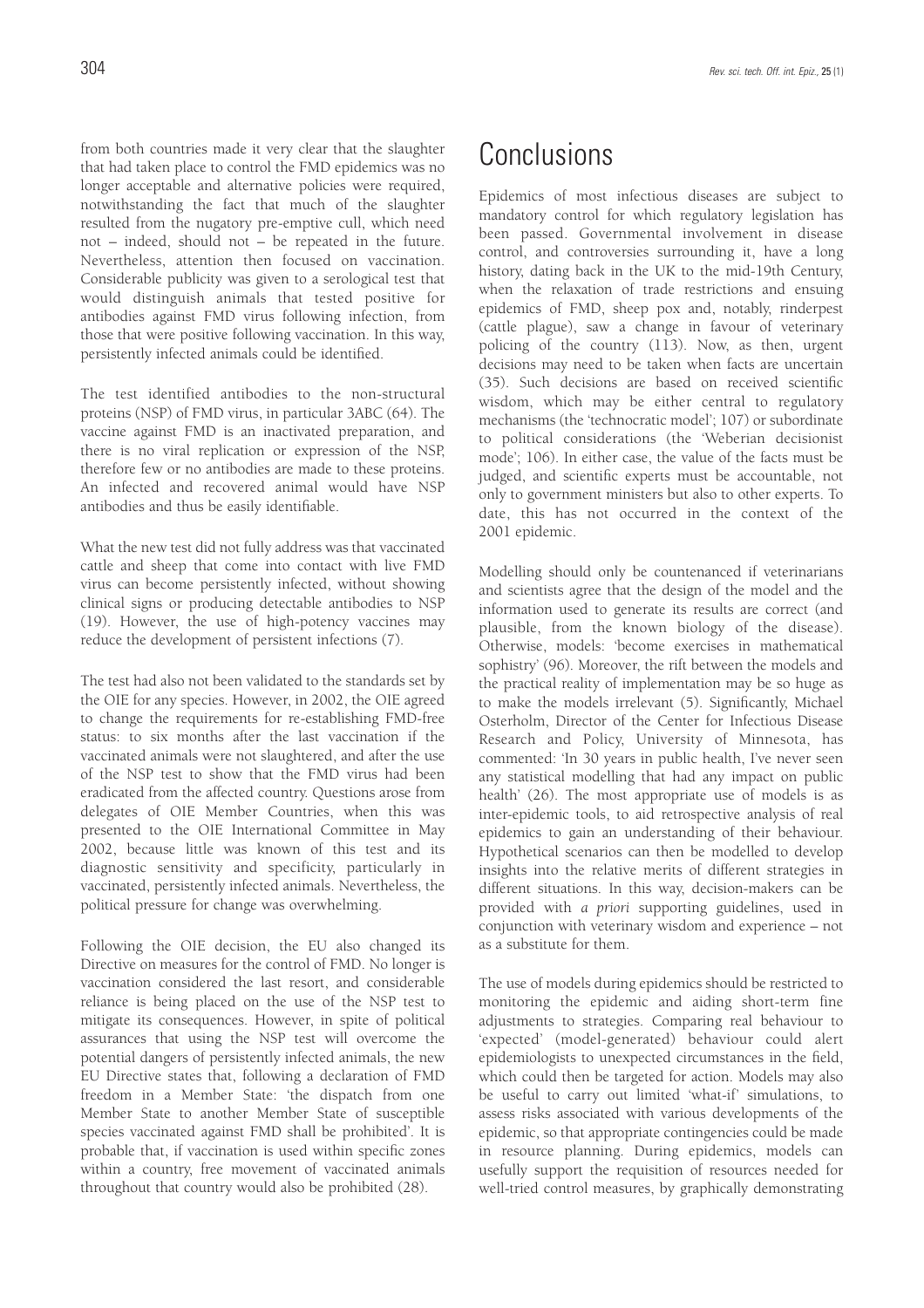the possible development of an epidemic. However, the utility of predictive models as tactical decision support tools is limited by the innate unpredictability of disease spread between farms. With particular reference to deciding on the use of ring vaccination, James and Rushton (53) draw the following conclusion:

'The progress of an outbreak of FMD is extremely difficult to predict in the early stages of the disease. The course of an outbreak can be critically affected by minor and inherently unpredictable events, such as a single livestock movement. For this reason, predictive disease models, which depend on statistical probabilities of transmission, have not met with much success in predicting the spread of FMD from herd to herd, and still less the impact of control measures. Given these constraints on predicting the impact of ring vaccination on the progress and extent of an outbreak, it is difficult to envisage an economic analysis that would guide decisions on the possible use of ring vaccination. This leads to the rather unsatisfactory conclusion that, in most cases, the impact of using or not using ring vaccination is essentially unpredictable. By the time that it becomes apparent that ring vaccination would have been justified, it is likely to be too late to use this method of control.'

The consequences of the 2001 European FMD epidemic will probably not be restricted to Europe. There would likely be considerable pressure to use vaccination in other FMD-free countries affected by an epidemic. It is becoming more obvious, even to those to whom it was not obvious at the time (as analysis of the 2001 epidemic continues), that the slaughter that took place was grossly excessive. However, traditional methods of control (rapid slaughter of animals on infected premises, and veterinary assessment of dangerous contacts before slaughter – but excluding automatic pre-emptive slaughter of animals on farms that are merely cartographically contiguous to infected premises) have been shown to be effective, without the need for the draconian slaughter that occurred in 2001. Moreover, the small percentage of farms in 2001 likely to have been infected 'across the fence' (a non-preventable route), in contrast to the majority of farms in which infection entered 'through the gate' (a route susceptible to blocking by movement controls and biosecurity), suggests that, in FMD epidemics caused by a virus with strain characteristics similar to that which caused the 2001 epidemic, a suitable aphorism for control is 'prevent – not pre-empt'.

#### $\mathbf{r}$

# **Utilisation et abus des modèles mathématiques : l'exemple de l'épidémie de fièvre aphteuse de 2001 au Royaume-Uni**

### R.P. Kitching, M.V. Thrusfield & N.M. Taylor

#### **Résumé**

La fièvre aphteuse représente une grave menace, non seulement pour les pays dont l'économie dépend des exportations agricoles, mais aussi pour les pays industrialisés qui préservent la santé de leur élevage national en éliminant les principales maladies infectieuses dans leurs populations animales. Les méthodes traditionnelles de lutte contre les maladies comme la fièvre aphteuse nécessitent la détection et l'abattage rapides des animaux infectés et de tous les animaux sensibles avec lesquels ils peuvent avoir été en contact, soit directement soit indirectement. Pendant l'épidémie de fièvre aphteuse de 2001 au Royaume-Uni, cette approche a été completée par une politique d'abattage sanitaire fondée sur des modèles prédictifs qui n'avaient pas été validés. Ainsi, l'épidémie et les mesures de lutte ont eu pour conséquences la mort d'environ 10 millions d'animaux, les protestations du public devant l'ampleur du massacre et la décision prise par les autorités d'adopter d'autres options, notamment la vaccination, pour lutter contre les futures épidémies. L'expérience du Royaume-Uni nous donne un avertissement salutaire sur l'abus que l'on peut faire des modèles si l'on pratique l'opportunisme scientifique.

#### **Mots-clés**

Abattage – Abattage sanitaire – Abattage sanitaire total – Épidémiologie – Fièvre aphteuse – Infectiosité – Modèle mathématique – Modélisation – Propagation du virus – Royaume-Uni – Transmission.

п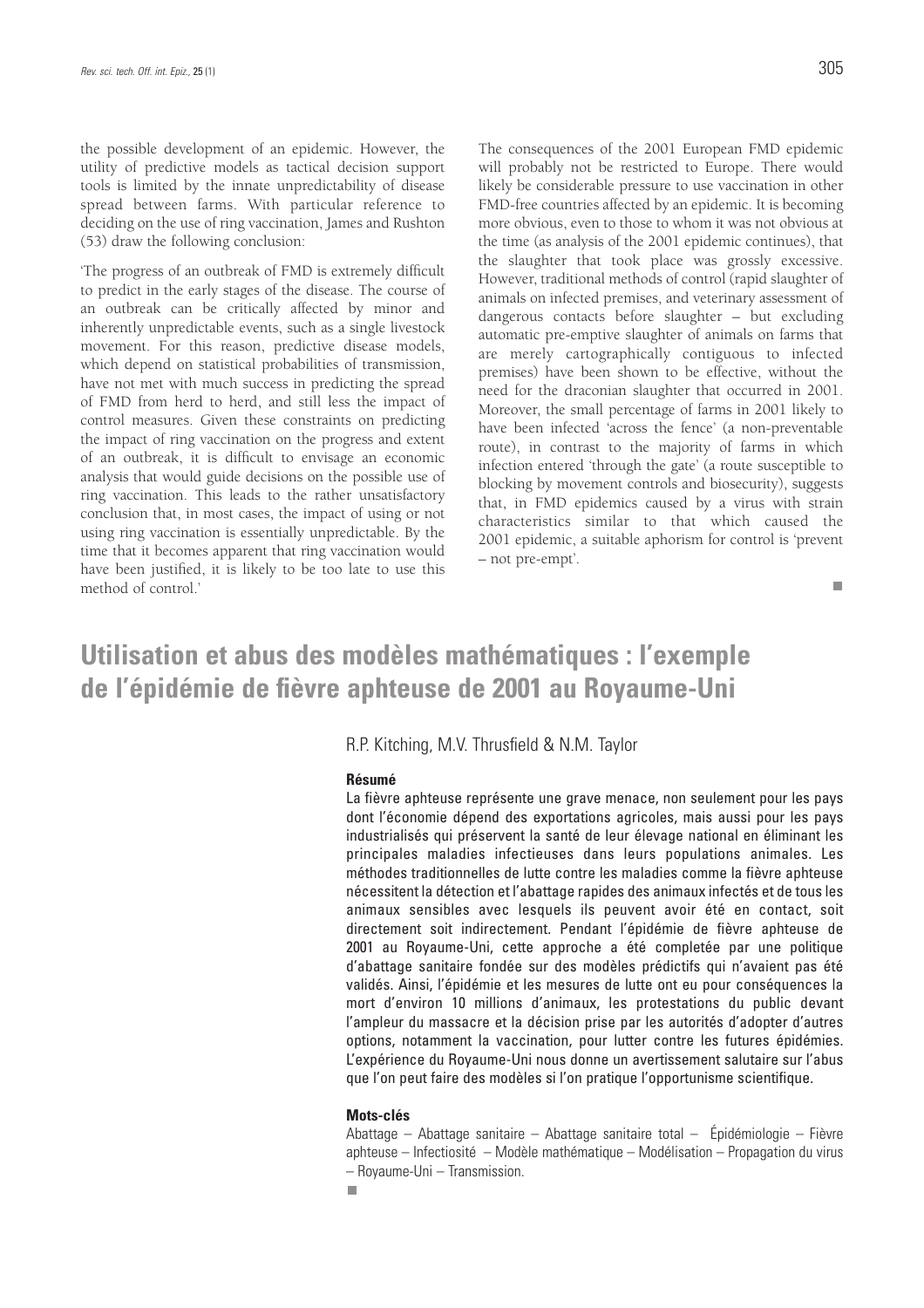# **La epidemia de fiebre aftosa de 2001 en el Reino Unido como ejemplo de uso y abuso de modelos matemáticos**

R.P. Kitching, M.V. Thrusfield & N.M. Taylor

#### **Resumen**

La fiebre aftosa constituye una grave amenaza, no sólo para países cuya economía depende básicamente de las exportaciones agropecuarias, sino también para los países industrializados que protegen la salud de su cabaña ganadera manteniéndola libre de las principales enfermedades infecciosas. Los métodos tradicionales de lucha contra dolencias como la fiebre aftosa exigen detectar y sacrificar con rapidez a los animales infectados y a cualquier otro animal sensible al patógeno que haya estado en contacto, directo o indirecto, con ellos. Durante la epidemia de fiebre aftosa que asoló el Reino Unido en 2001, este procedimiento se acompañó de medidas de sacrificio sanitario que respondían a modelos predictivos no validados. La epidemia y la aplicación de dichas medidas se saldaron con la muerte de unos 10 millones de animales, cosa que suscitó el horror ciudadano ante la magnitud de la hecatombe y condujo a la firme decisión política de utilizar en el futuro métodos alternativos, que comprendieran en especial la vacunación, para controlar toda epidemia. La experiencia británica constituye una saludable advertencia contra el uso incorrecto de modelos en beneficio del oportunismo científico.

### **Palabras clave**

Elaboración de modelos – Epidemiología – Fiebre aftosa – Infecciosidad – Modelo matemático – Propagación de virus – Reino Unido – Sacrificio – Sacrificio sanitario – Sacrificio sanitario total – Transmisión.

п

# **References**

- 1. Alexandersen S., Kitching R.P., Mansley L.M. & Donaldson A.I. (2003). – Clinical and laboratory investigations of five outbreaks of foot-and-mouth disease during the 2001 epidemic in the United Kingdom. *Vet. Rec.*, **152** (16), 489-496.
- 2. Anderson I. (2002). Foot and mouth disease 2001: lessons to be learned, inquiry. The Stationery Office, London.
- 3. Anderson R.M. (2001). House of Commons, session 2001- 2002, Environment, Food and Rural Affairs Committee: the impact of foot and mouth disease. *In* Minutes of Evidence, 7 November, Questions 240-259. The Stationery Office, London, 66-69.
- 4. Anderson R.M. (2001). Interviewed on Newsnight [television news bulletin]. BBC 2, 21 March.
- 5. Anon. (2005). Bird flu ready or not? [editorial]. *New Scientist*, **187** (2511), 2.
- 6. Balter M. (2001). Infectious diseases. Uncertainties plague projections of vCJD toll. *Science*, **294** (5543), 770-771.
- 7. Barnett P.V., Keel P., Reid S., Armstrong R.M., Statham R.J., Voyce C., Aggarwal N. & Cox S.J. (2004). – Evidence that high potency foot-and-mouth disease vaccine inhibits local virus replication and prevents the 'carrier' state in sheep. *Vaccine*, **22** (9-10), 1221-1232.
- 8. Blake A., Sinclair M.T. & Sugiyarto G. (2003). Quantifying the impact of foot and mouth disease on tourism and the UK economy*. In* Special issue: tourism modelling and policy. *Tourism Economics*, **9** (4), 449-465.
- 9. Campbell D. & Lee R. (2003). Carnage by computer: the blackboard economics of the 2001 foot and mouth epidemic. *Soc. leg. Stud.*, **12**, 425-459.
- 10. Campbell D. & Lee R. (2003). The power to panic: the Animal Health Act 2002. *Public Law*, autumn, 372-386.
- 11. Chambers R. (1997). Whose reality counts? Putting the first last. Intermediate Technology Publications, London.
- 12. Clavijo A. & Kitching P. (2003). Foot-and-mouth disease: epidemiology and current situation. *Biologist (London)*, **50**, 208-212.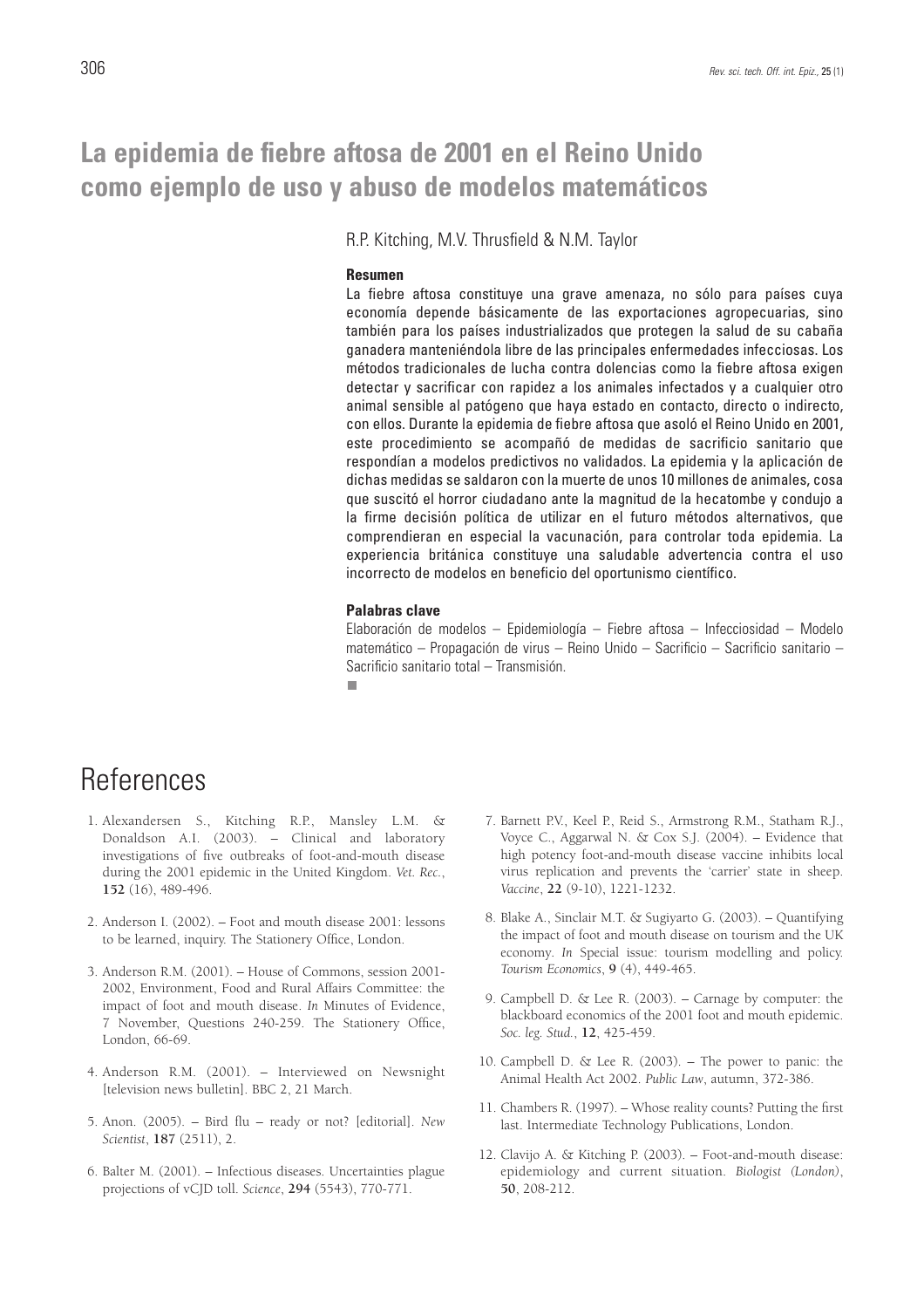- 13. Committee of Inquiry on Foot-and-Mouth Disease [the Northumberland Report] (1969). – Report of the Committee of Inquiry on foot-and-mouth disease, 1968. Vols I and II. Her Majesty's Stationery Office (HMSO), London.
- 14. Cumbria Foot and Mouth Disease Task Force (2002). Cumbria foot and mouth disease inquiry report. Cumbria County Council, Carlisle.
- 15. Davies J.T. (1973). The scientific approach. Academic Press, London & New York.
- 16. De la Rua R., Watkins G.H. & Watson P.J. (2001). Idiopathic mouth ulcers in sheep [letter]. *Vet. Rec.*, **149** (1), 30-31.
- 17. Dent J.B. & Blackie M.J. (1979). Systems simulation in agriculture. Applied Science, London.
- 18. Department for Environment, Food and Rural Affairs (DEFRA) (2005). – Detailed investigation of the methods and characteristics of spread of FMD in special geographic clusters and the effects of control measures during the 2001 epidemic (SE2932). Final project report. DEFRA, London.
- 19. Diekmann O., Heesterbeek J.A.P. & Metz J.A.J. (1990). On the definition and the computation of the basic reproduction ratio R<sub>0</sub> in models for infectious diseases in heterogeneous populations. *J. math. Biol.*, **28** (4), 365-382.
- 20. Domingo E., Escarmis C., Baranowski E., Ruiz-Jarabo C.M., Carrillo E., Nunez J.L. & Sobrino F. (2003). – Evolution of foot-and-mouth disease virus. *Virus Res.*, **91** (1), 47-63.
- 21. Domingo E., Martinez-Salas E., Sobrino F., de la Torre J.C., Portela A., Ortín J., López-Galindez C., Pérez-Breña P., Villanueva N., Nájera R., Vandepol S., Steinhauer D., Dopolo N. & Holland J. (1985). – The quasispecies (extremely heterogeneous) nature of viral RNA genome populations: biological relevance – a review. *Gene*, **40** (1), 1-8.
- 22. Donaldson A.I. (1987). Foot-and-mouth disease: the principal features. *Irish vet. J.*, **41**, 325-327.
- 23. Donaldson A.I. & Alexandersen S. (2002). Predicting the spread of foot and mouth disease by airborne virus. *In* Foot and mouth disease: facing the new dilemmas (G.R. Thomson, ed.). *Rev. sci. tech. Off. int. Epiz.*, **21** (3), 569-575.
- 24. Donaldson A.I., Alexandersen S., Sørensen J.H. & Mikkelsen T. (2001). – Relative risks of the uncontrollable (airborne) spread of FMD by different species. *Vet. Rec.*, **148** (19), 602-604.
- 25. Donaldson A.I., Gloster J., Harvey L.D. & Deans D.H. (1982). – Use of prediction models to forecast and analyse airborne spread during the foot-and-mouth disease outbreaks in Brittany, Jersey and the Isle of Wight in 1981. *Vet. Rec.*, **110** (3), 53-57.
- 26. Enserink M. (2005). Epidemiology. Drugs, quarantine might stop a pandemic before it starts. *Science*, **309** (5736), 870-871.
- 27. European Union (EU) (2001). Final report of the International conference on the prevention and control of foot and mouth disease, DG B 1, 15455/01 Annex. Brussels, 12-13 December. EU, Brussels.
- 28. European Union (EU) (2003). Council Directive 2003/85/EC of 29 September 2003 on Community measures for the control of foot-and-mouth disease repealing Directive 85/511/EEC and Decisions 89/531/EEC and 91/665/EEC and amending Directive 92/46/EEC. *Off. J. Eur. Union*, **L 306** of 22.11.2003, 1-87.
- 29. Fawcett J. & Head R. (2001). Foot and mouth disease: business impact tracking survey Scotland (June 2001), second wave. Scottish Executive Central Research Unit, Edinburgh.
- 30. Fawcett J. & Head R. (2001). Foot and mouth disease: business impact tracking survey Scotland (September 2001), third wave. Scottish Executive Central Research Unit, Edinburgh.
- 31. Ferguson N.M., Donnelly C.A. & Anderson R.M. (2001). The foot-and-mouth epidemic in Great Britain: pattern of spread and impact of interventions. *Science*, **292** (5519), 1155-1160. Epub.: 12 April 2001.
- 32. Ferguson N.M., Donnelly C.A. & Anderson R.M. (2001). Transmission intensity and impact of control policies on the foot and mouth epidemic in Great Britain. *Nature*, **413** (6855), 542-548. Erratum: *Nature*, **414** (6861), 329.
- 33. Follett B. (2002). The Royal Society Inquiry into infectious diseases in livestock, report. The Stationary Office/Royal Society, London.
- 34. Fraser C., Riley S., Anderson R.M. & Ferguson N.M. (2004). – Factors that make an infectious disease outbreak controllable. *Proc. natl Acad. Sci. USA*, **101** (16), 6146-6151. Epub.: 7 April 2004.
- 35. Funtowicz S.O. & Ravetz J.R. (1993). Science for the postnormal age. *Futures*, **25** (7), 739-755.
- 36. Gibbens J.C., Sharpe C.E., Wilesmith J.W., Mansley L.M., Michalopoulou E., Ryan J.B.M. & Hudson M. (2001). – Descriptive epidemiology of the 2001 foot-and-mouth disease epidemic in Great Britain: the first five months. *Vet. Rec.*, **149** (24), 729-743.
- 37. Gibbens J.C. & Wilesmith J.W. (2002). Temporal and geographical distribution of cases of foot-and-mouth disease during the early weeks of the 2001 epidemic in Great Britain. *Vet. Rec.*, **151** (14), 407-412.
- 38. Gill G.J. (1993). OK, the data's lousy, but it's all we've got (being a critique of conventional methods). Sustainable Agriculture, Biodiversity and Livelihoods (SABL) Gatekeeper Series No. 38. International Institute for Environment and Development, London.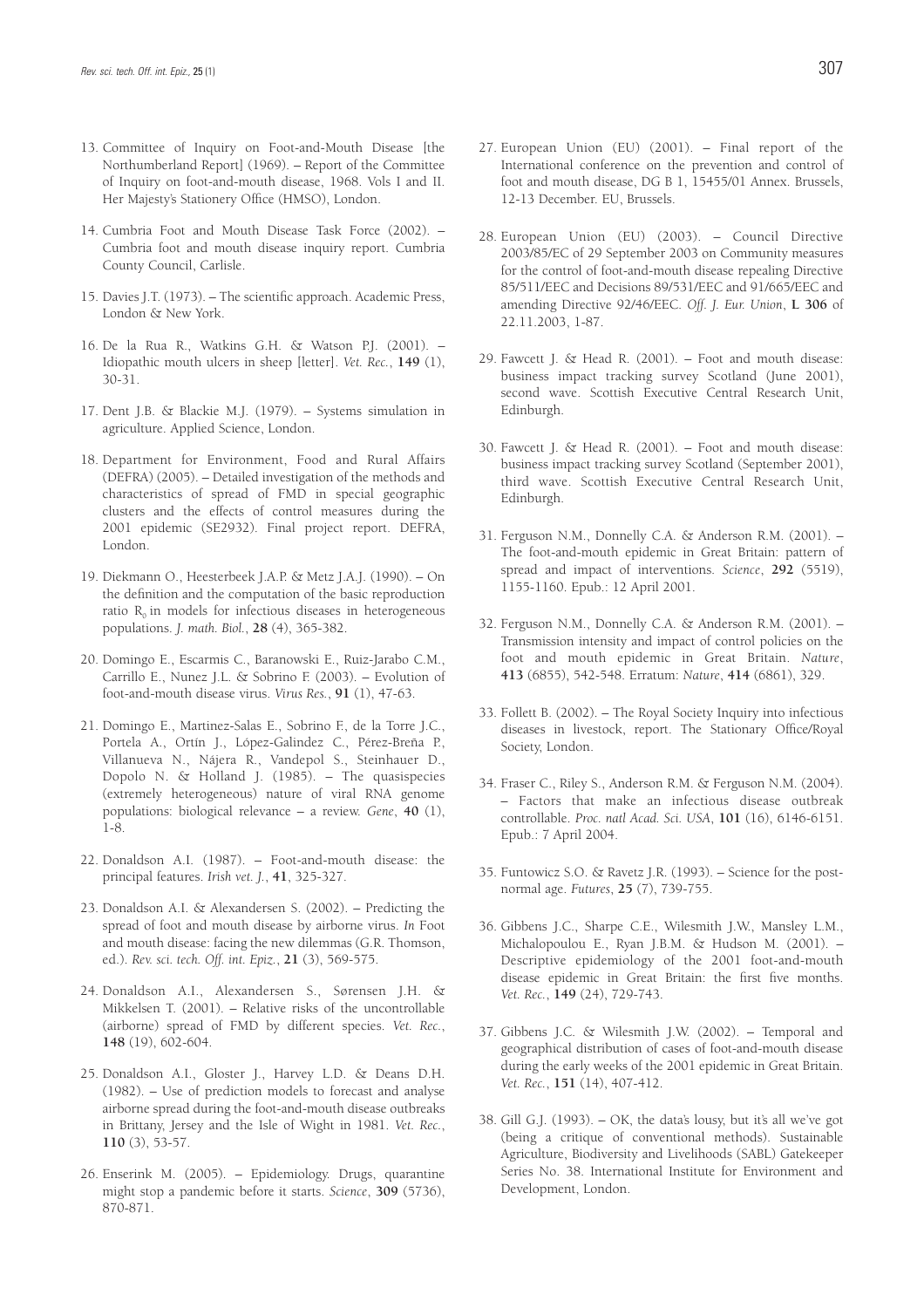- 39. Gloster J., Champion H.J., Sorensen J.H., Mikkelsen T., Ryall D.B., Astrup P., Alexandersen S. & Donaldson A.I. (2003). – Airborne transmission of foot-and-mouth disease virus from Burnside Farm, Heddon-on-the-Wall, Northumberland, during the 2001 epidemic in the United Kingdom. *Vet. Rec.*, **152** (17), 525-533. Erratum: *Vet. Rec.*, **152** (20), 628.
- 40. Green L.E. & Medley G.F. (2002). Mathematical modelling of the foot and mouth disease epidemic of 2001: strengths and weaknesses. *Res. vet. Sci.*, **73** (3), 201-205.
- 41. Grenfell B. (2001). House of Commons, session 2001- 2002, Environment, Food and Rural Affairs Committee: the impact of foot and mouth disease. *In* Minutes of Evidence, 7 November, Questions 180-199. The Stationery Office, London, 57-60.
- 42. Griffin J.M. & O'Reilly P.J. (2003). Epidemiology and control of an outbreak of foot-and-mouth disease in the Republic of Ireland in 2001. *Vet. Rec.*, **152** (23), 705-712.
- 43. Gupta S. (2001). Avoiding ambiguity. *Nature*, **412** (6847), 589.
- 44. Haydon D.T., Kao R.R. & Kitching R.P. (2004). The UK foot-and-mouth disease outbreak – the aftermath. *Nat. Rev. Microbiol.*, **2** (8), 675-681.
- 45. Highfield R. (2001). Has the A-team defeated the virus? Daily Telegraph, 11 April, 25. Available at: http://www. telegraph.co.uk/connected/main.jhtml?xml=%2Fconnected% 2F2001%2F04%2F12%2Fecfoot12.xml (accessed on 8 April 2006).
- 46. Holling C.S. (1966). The strategy of building models of complex ecological systems. *In* Systems analysis and ecology (K.E.F. Watt, ed.). Academic Press, New York, 195-214.
- 47. Holling C.S. (1978). Adaptive environmental assessment and management. John Wiley and Sons, Chichester.
- 48. Honhold N., Taylor N.M., Mansley L.M. & Paterson A.D. (2004). – Relationship of speed of slaughter on infected premises and intensity of culling of other premises to the rate of spread of the foot-and-mouth disease epidemic in Great Britain, 2001. *Vet. Rec.*, **155** (10), 287-294.
- 49. Honhold N., Taylor N.M., Wingfield A., Einshoj P., Middlemiss C., Eppink L., Wroth R. & Mansley L.M. (2004). – Evaluation of the application of veterinary judgement in the pre-emptive cull of contiguous premises during the epidemic of foot-and-mouth disease in Cumbria in 2001. *Vet. Rec.*, **155** (12), 349-355.
- 50. Hugh-Jones M.E. & Tinline R.R. (1976). Studies on the 1967-68 foot and mouth disease epidemic: incubation period and herd serial interval. *J. Hyg. (Lond.)*, **77** (2), 141-153.
- 51. Hughes G.J., Mioulet V., Haydon D.T., Kitching R.P., Donaldson A.I. & Woolhouse M.E.J. (2002). – Serial passage of foot-and-mouth disease virus in sheep reveals declining levels of viraemia over time. *J. gen. Virol.*, **83** (Pt 8), 1907-1914.
- 52. Hutber A.M. & Kitching R.P. (2000). The role of management segregations in controlling intra-herd foot-andmouth disease. *Trop. anim. Hlth Prod.*, **32** (5), 285-294.
- 53. James A.D. & Rushton J. (2002). The economics of foot and mouth disease. *In* Foot and mouth disease: facing the new dilemmas (G.R. Thomson, ed.). *Rev. sci. tech. Off. int. Epiz.*, **21** (3), 637-644.
- 54. Kao R.R. (2002). The role of mathematical modelling in the control of the 2001 FMD epidemic in the UK. *Trends Microbiol.*, **10** (6), 279-286.
- 55. Keeling M.J., Woolhouse M.E.J., May R.M., Davies G. & Grenfell B.T. (2003). – Modelling vaccination strategies against foot-and-mouth disease. *Nature*, **421** (6919), 136- 142. Epub.: 22 December 2002. Supplementary material available at: http://www.nature.com/nature/journal/vaop/ ncurrent/extref/Keeling/Keeling\_FMD\_Supplement.html (accessed on 30 June 2005).
- 56. Keeling M.J., Woolhouse M.E.J., Shaw D.J., Matthews L., Chase-Topping M., Haydon D.T., Cornell S.J., Kappey J., Wilesmith J. & Grenfell B.T. (2001). – Dynamics of the 2001 UK foot and mouth epidemic: stochastic dispersal in a heterogeneous landscape. *Science*, **294** (5543), 813-817. Epub.: 3 October 2001.
- 57. Kitching R.P. (1998). A recent history of foot-and-mouth disease. *J. comp. Pathol.*, **118** (2), 89-108.
- 58. Kitching R.P. (2005). Global epidemiology and prospects for control of foot-and-mouth disease. *Curr. Top. Microbiol. Immunol.*, **288**, 133-148.
- 59. Kitching R.P. & Hughes G.J. (2002). Clinical variation in foot and mouth disease: sheep and goats. *In* Foot and mouth disease: facing the new dilemmas (G.R. Thomson, ed.). *Rev. sci. tech. Off. int. Epiz.*, **21** (3), 505-512.
- 60. Knowles N.J., Samuel A.R., Davies P.R., Kitching R.P. & Donaldson A.I. (2001). – Outbreak of foot-and-mouth disease virus serotype O in the UK caused by a pandemic strain. *Vet. Rec.*, **148** (9), 258-259.
- 61. Kuhn T.S. (1962). The structure of scientific revolutions. University of Chicago Press, Chicago.
- 62. Lange B. (2003). Regulatory spaces and interactions: an introduction. *In* Special issue (B. Lange, D. Campbell & F. Haines, eds). *Soc. leg. Stud.*, **12** (4), 411-423.
- 63. Mackay D.K. (1994). Foot and mouth disease in North Africa. *FMD Bull.*, **1**, 24.
- 64. Mackay D.K. (1998). Differentiating infection from vaccination in foot-and-mouth disease. *Vet. Q.*, **20** (Suppl. 2), S2-5.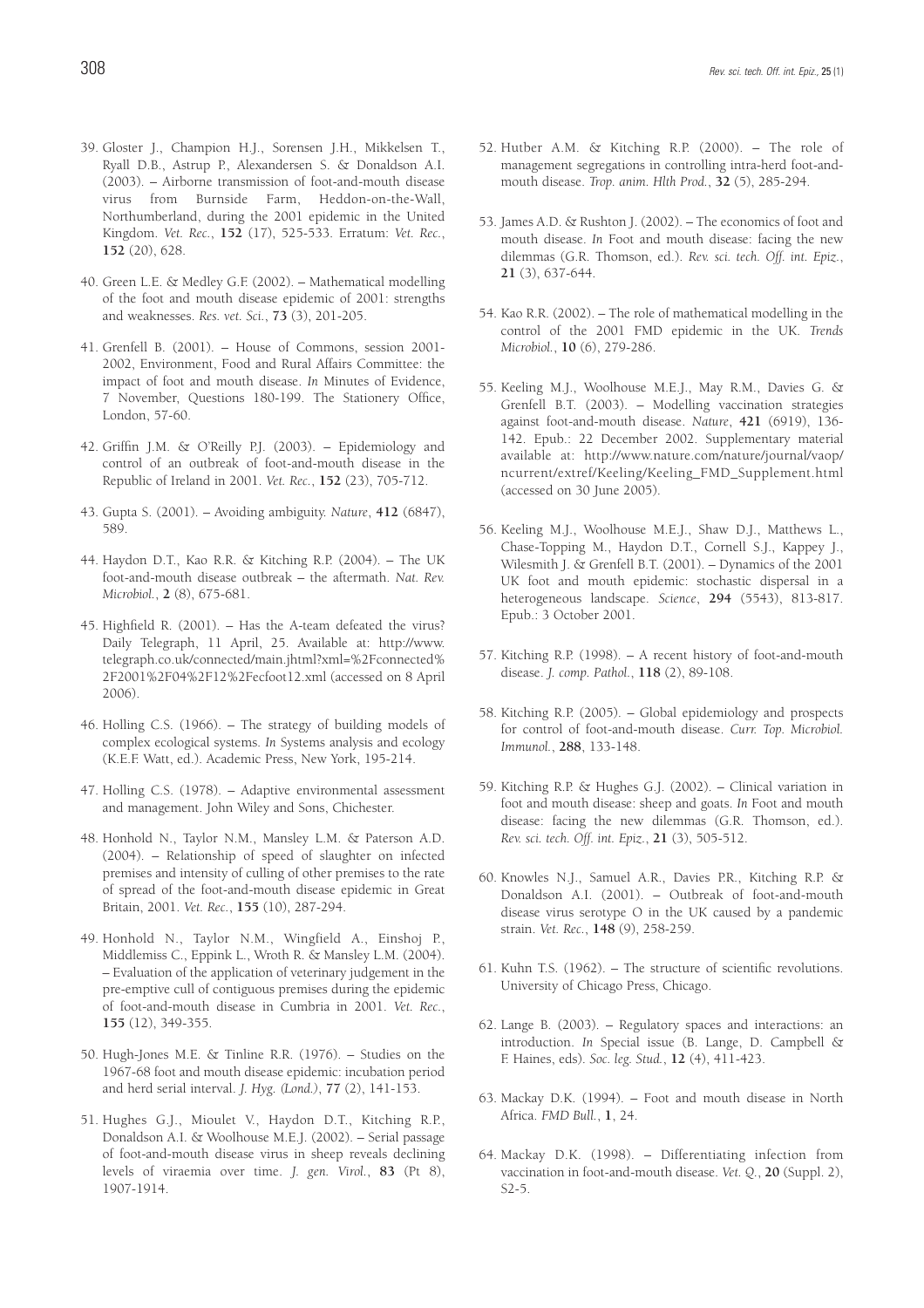- 65. Mackay D.K.J., Newman B. & Sachpatzidis A. (1995). Epidemiological analysis of the serological survey for antibody to FMD virus, Greece 1994. Report to the Food and Agriculture Organization (FAO) of the United Nations. FAO, Rome.
- 66. Mackay D.K.J. & Rendle T. (1996). A serological survey of small ruminants in Morocco for antibody to FMD. *FMD Newsl.,* **1**, 6.
- 67. Mansley L.M., Dunlop P.J., Whiteside S.M. & Smith R.G.H. (2003). – Early dissemination of foot-and-mouth disease virus through sheep marketing in February 2001. *Vet. Rec.*, **153** (2), 43-50.
- 68. Martin S.W., Meek A.H. & Willeberg P. (1987). Veterinary epidemiology: principles and methods. Iowa State University Press, Ames, Iowa.
- 69. May, Lord (2003). Models and disease dynamics. *Vet. Rec.*, **153** (4), 105.
- 70. Mikkelsen T., Alexandersen S., Astrup P., Champion H.J., Donaldson A.I., Dunkerley F.N., Gloster J., Sorensen J.H. & Thykier-Nielsen S. (2003). – Investigation of airborne footand-mouth disease virus transmission during low-wind conditions in the early phase of the UK 2001 epidemic. *Atmos. Chem. Phys.*, **3**, 2677-2703.
- 71. Morris R.S., Sanson R.L., Stern M.W., Stevenson M. & Wilesmith J.W. (2002). – Decision-support tools for foot and mouth disease control. *In* Foot and mouth disease: facing the new dilemmas (G.R. Thomson, ed.). *Rev. sci. tech. Off. int. Epiz.*, **21** (3), 557-567.
- 72. Morris R.S., Wilesmith J.W., Stern M.W., Sanson R.L. & Stevenson M.A. (2001). – Predictive spatial modelling of alternative control strategies for the foot-and-mouth disease epidemic in Great Britain 2001. *Vet. Rec.*, **149** (5), 137-144.
- 73. Oki Y. (1960). Studies on the incubation period of acute infectious diseases from the viewpoint of theoretical epidemiology. *J. Osaka City med. Center*, **9**, 2341-2368.
- 74. Porter T.M. (1995). Trust in numbers: the pursuit of objectivity in science and public life. Princeton University Press, Princeton, New Jersey.
- 75. Reinharz S. (1983). Experiential analysis: a contribution to feminist research. *In* Theories of women's studies (G. Bowles & R. Duelli Klein, eds). Routledge and Kegan Paul, Boston, 162-191.
- 76. Reynolds L.A. & Tansey E.M. (eds) (2003). Foot-andmouth disease: the 1967 outbreak and its aftermath. Transcript of a witness seminar held by the Wellcome Trust Centre for the History of Medicine at University College London, 11 December 2001. 20th Century Witness Seminars, Vol. 18. The Wellcome Trust, London.
- 77. Rothman K.J. & Greenland S. (1998). Modern epidemiology, 2nd Ed. Lippincott, Williams & Wilkins, Philadelphia, Pennsylvania.
- 78. Sakamoto K. & Yoshida K. (2002). Recent outbreaks of foot and mouth disease in countries of east Asia. *In* Foot and mouth disease: facing the new dilemmas (G.R. Thomson, ed.). *Rev. sci. tech. Off. int. Epiz.*, **21** (3), 459-463.
- 79. Salman M.D. (2004). Controlling emerging diseases in the 21st century. *Prev. vet. Med.*, **62** (3), 177-184.
- 80. Salt J.S. (1993). The carrier state in foot and mouth disease – an immunological review. *Br. vet. J.*, **149** (3), 207-223.
- 81. Sanson R.L. (1994). The epidemiology of foot-and-mouth disease: implications for New Zealand. *N.Z. vet. J.*, **42** (2), 41-53.
- 82. Sartwell P.E. (1950). The distribution of incubation periods of infectious disease. *Am. J. Hyg.*, **51** (3), 310-318.
- 83. Sartwell P.E. (1966). The incubation period and the dynamics of infectious disease. *Am. J. Epidemiol.,* **83** (2), 204-206.
- 84. Savill R. (2001). Animal culling 'was carnage by computer'. *Daily Telegraph*, 13 October. Available at: http://www. telegraph.co.uk/news/main.jhtml?xml=/news/2001/10/13/nf nm13.xml (accessed on 14 August 2005).
- 85. Science Group (2001). Minutes of the eleventh meeting of the FMD official science group: 12 April. Public Records Office, London.
- 86. Science Group (2001). Minutes of the ninth meeting of the FMD official science group: 6 April. Public Records Office, London.
- 87. Science Group (2001). Minutes of the thirteenth meeting of the FMD official science group: 19 April 2001. Public Records Office, London.
- 88. Scudamore J. (2002). Origin of the UK foot and mouth disease epidemic in 2001. Department for Environment, Food and Rural Affairs (DEFRA), London.
- 89. Shannon D. (2002). Not like this… *Sci. public Affairs*, February, 6-8.
- 90. Shryock R.H. (1961). The history of quantification in medical science. *In* Quantification; a history of the meaning of measurement in the natural and social sciences (H. Woolfe, ed.). Bobbs-Merrill, Indianapolis, Indiana, 85-107.
- 91. Sørensen J.H., Mackay D.J., Jensen C.O. & Donaldson A.I. (2000). – An integrated model to predict the atmospheric spread of foot-and-mouth disease virus. *Epidemiol. Infect.*, **124** (3), 577-590.
- 92. Spedding C.R.W. (1988). An introduction to agricultural systems, 2nd Ed. Elsevier Applied Science, London.
- 93. Taylor N. (2003). Review of the use of models in informing disease control policy development and adjustment. A report for DEFRA. Available at: http://www.defra.gov.uk/science/ Publications/2003/UseofModelsinDiseaseControlPolicy.pdf (accessed on 20 August 2003).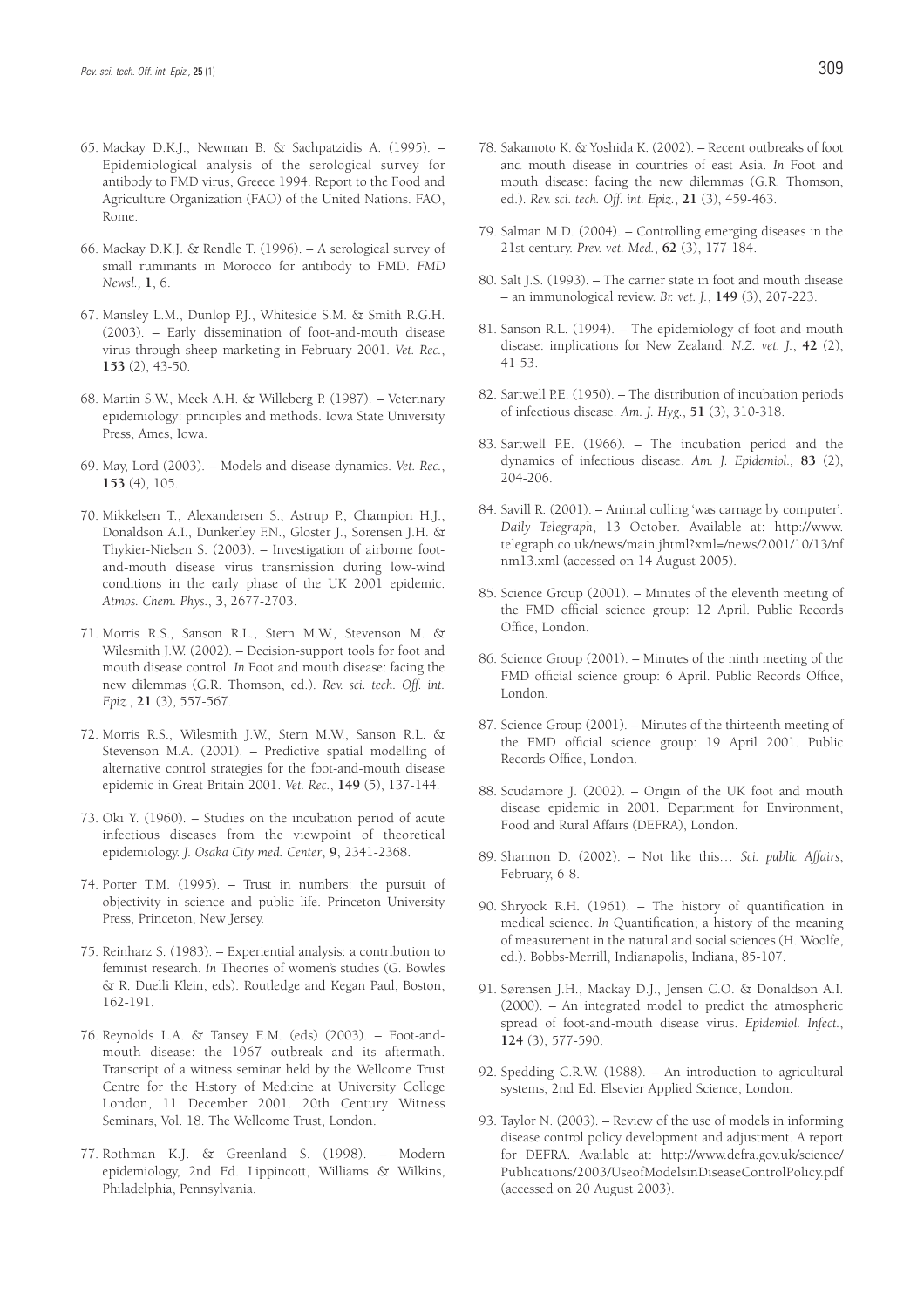- 94. Taylor N.M., Honhold N., Paterson A.D. & Mansley L.M. (2004). – Risk of foot-and-mouth disease associated with proximity in space and time to infected premises and the implications for control policy during the 2001 epidemic in Cumbria. *Vet. Rec.*, **154** (20), 617-626.
- 95. Thompson D., Muriel P., Russell D., Osborne P., Bromley A., Rowland M., Creigh-Tyte S. & Brown C. (2002). – Economic costs of the foot and mouth disease outbreak in the United Kingdom in 2001. *In* Foot and mouth disease: facing the new dilemmas (G.R. Thomson, ed.). *Rev. sci. tech. Off. int. Epiz.*, **21** (3), 675-687.
- 96. Thrusfield M. (2005). Veterinary epidemiology, 3rd Ed. Blackwell Publishing, Oxford.
- 97. Thrusfield M., Mansley L.P., Dunlop P., Pawson A. & Taylor J. (2005). – The foot-and-mouth disease epidemic in Dumfries and Galloway, 2001. 2: Serosurveillance, and efficiency and effectiveness of control procedures after the national ban on animal movements. *Vet. Rec.*, **156** (9), 269-278.
- 98. Thrusfield M., Mansley L.P., Dunlop P., Taylor J., Pawson A. & Stringer L. (2005). – The foot-and-mouth disease epidemic in Dumfries and Galloway, 2001. 1: Characteristics and control. *Vet. Rec.*, **156** (8), 229-252.
- 99. United Kingdom (2002). The Animal Health Act, 2002. Available at: http://www.opsi.gov.uk/acts/acts2002/ 20042--b.htm (accessed on 22 July 2005).
- 100. United Kingdom Ministry of Agriculture, Fisheries and Food (MAFF) (2001). – MAFF news release 115/01. Foot and mouth disease – Nick Brown – statement to the house (27 March 2001). Available at: http://www.defra.gov.uk/ news/newsrel/2001/010327a.htm (accessed on 19 August 2003).
- 101. United Kingdom Ministry of Agriculture, Fisheries and Food (MAFF) (2001). – MAFF news release 112/01. Foot and mouth disease 2001 – epidemiological forecasts (23 March 2001). Available at: http://www.defra.gov.uk/ news/newsrel/2001/010323a.htm (accessed on 19 August 2003).
- 102. United Kingdom Ministry of Agriculture, Fisheries and Food (MAFF)/Scottish Executive Rural Affairs Department (SERAD)/National Assembly for Wales Agriculture Department (NAWAD) (2001). – EI 2001/58 Amended procedures for dealing with sheep leaving the markets in Longtown, Welshpool & Northampton, the dealerships of Feakins and/or Cleave or any other foot and mouth disease (FMD) infected premises. MAFF/SERAD/NAWAD, London.
- 103. United Kingdom Ministry of Agriculture, Fisheries and Food (MAFF)/Scottish Executive Rural Affairs Department (SERAD)/National Assembly for Wales Agriculture Department (NAWAD) (2001). – EI 2001/69 Emergency instruction 2001/69/VEXDT 26 March 2001. Foot and mouth disease dangerous contacts – further procedures. MAFF/SERAD/NAWAD, London.
- 104. United Kingdom Ministry of Agriculture, Fisheries and Food (MAFF)/Scottish Executive Rural Affairs Department (SERAD)/National Assembly for Wales Agriculture Department (NAWAD) (2001). – EI 2001/73 Emergency instruction 2001/73/VEXDT 29 March 2001. Automatic authorization of premises as dangerous contacts. MAFF/SERAD/NAWAD, London.
- 105. United Kingdom Ministry of Agriculture, Fisheries and Food (MAFF)/Scottish Executive Rural Affairs Department (SERAD)/National Assembly for Wales Agriculture Department (NAWAD) (2001). – EI 2001/62 Emergency instruction 2001/62/VEXDT 23 March 2001. Foot and mouth disease dangerous contacts – procedures. MAFF/SERAD/NAWAD, London.
- 106. Weber M. (1958). Gesammelte politischen Schriften, 2nd Ed. J.C.B. Mohr, Tubingen.
- 107. Weingart P. (1999). Scientific expertise and political accountability: paradoxes of science in politics. *Sci. public Policy*, **26**, 151-161.
- 108. Williams E.W. & Coase R.H. (1964). The regulated industries: discussion. *Am. Econ. Rev. (Papers Proc.)*, **54**, 192-197.
- 109. Woolhouse M. (2001). House of Commons, session 2001- 2002, Environment, Food and Rural Affairs Committee: the impact of foot and mouth disease. *In* Minutes of Evidence, 7 November, Questions 180-199. The Stationery Office, London, 57-60.
- 110. Woolhouse M., Chase-Topping M., Haydon D., Friar J., Matthews L., Hughes G., Shaw D., Wilesmith J., Donaldson A., Cornell S., Keeling M. & Grenfell B. (2001). – Epidemiology. Foot-and-mouth disease under control in the UK. *Nature*, **411** (6835), 258-259.
- 111. Woolhouse M.E.J. (2003). Control of foot-and-mouth disease in the UK: theory and practice. *In* Foot-andmouth disease: control strategies (B. Dodet & M. Vicari, eds). Proc. Int. Symposium organised by the Mérieux Foundation, the International Association for Biologicals and the Office International des Epizooties, Lyons, France, 2-5 June 2002. Elsevier SAS, Paris, 181-188.
- 112. Woolhouse M.E.J. (2003). Foot-and-mouth disease in the UK: what should we do next time? *J. appl. Microbiol.*, **94** (Suppl.), 126S-130S.
- 113. Worboys M. (1991). Germ theories of disease and British veterinary medicine, 1860-1890. *Med. Hist.*, **35** (3), 308-327.
- 114. World Organisation for Animal Health (OIE) (2000). Foot and mouth disease. *In* Manual of Standards for Diagnostic Tests and Vaccines, 4th Ed., chapter 2.1.1. OIE, Paris, 77-92.